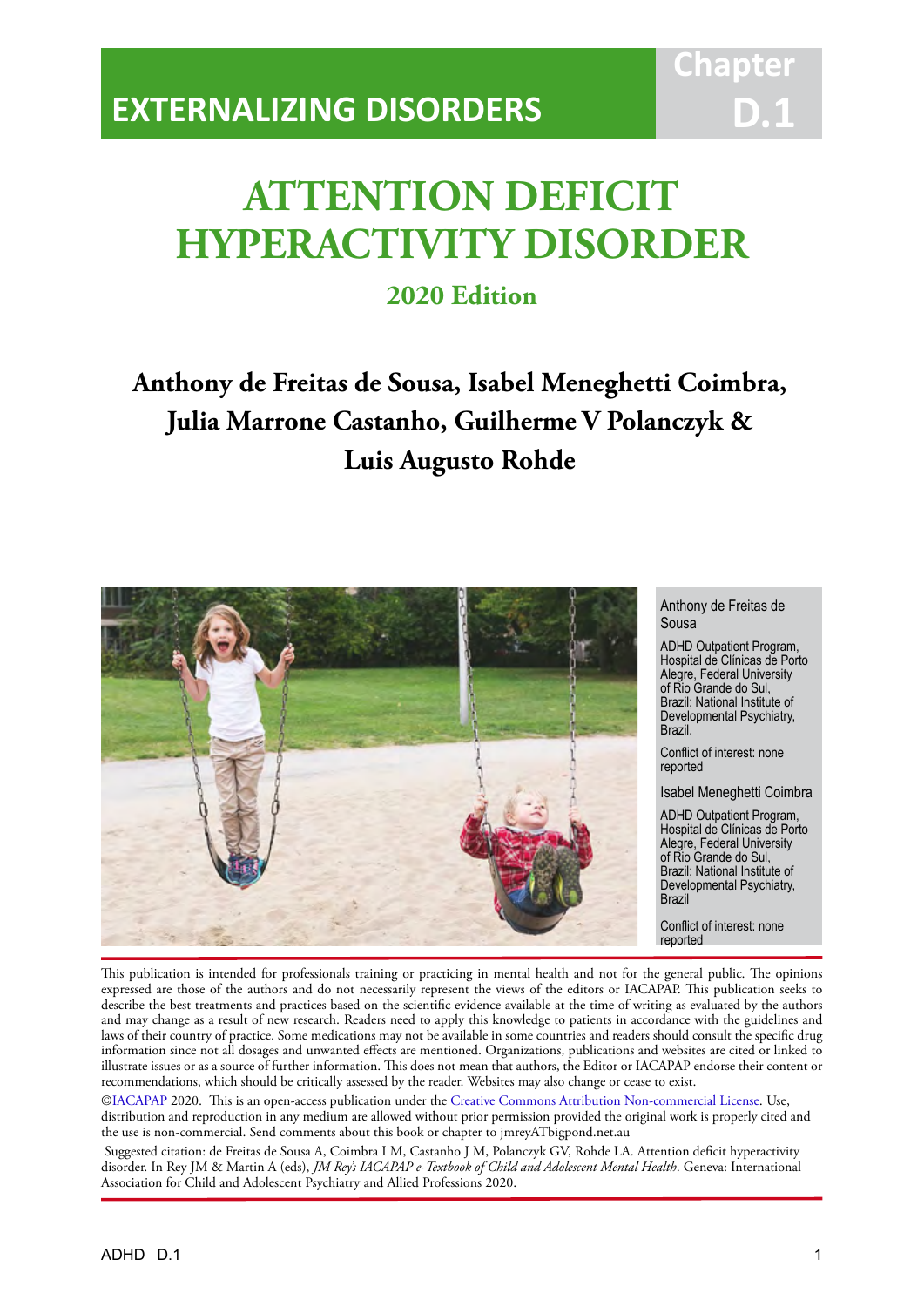ttention-Deficit/Hyperactivity Disorder (ADHD) is a neurodevelopmental<br>condition characterized by frequent, pervasive and impairing inattention<br>and/or hyperactivity/impulsivity (American Psychiatric Association, 2013).<br>Thi condition characterized by frequent, pervasive and impairing inattention and/or hyperactivity/impulsivity (American Psychiatric Association, 2013). This chapter summarizes evidence-based data on ADHD, from epidemiology to treatment.

#### **HISTORICAL NOTE**

Until recently, two publications competed for the title of providing the first description of ADHD: the fictional *Struwwelpeter*, written by the pediatrician Heinrich Hoffmann in 1845, and the 1902 Goulstonian Lecture, "An abnormal Psychical Condition in Children", by George F. Still, published in *The Lancet*. There are other ADHD descriptions published between these two. The concept of what we now call ADHD was introduced as a "mental instability" by Désiré-Magloire Bourneville in France in 1885 (Bader & Hadjikhani, 2014). Two other French physicians, Georges Paul-Boncour and Jean Philippe, described a group of abnormal school children who presented symptoms of hyperactivity, impulsivity, and inattention, which would currently be diagnosed as having ADHD and comorbid oppositional defiant disorder or conduct disorder.

Two other authors described ADHD features even earlier—more than two centuries ago. Palmer and Finger (2001) introduced the work of Alexander Crichton, a Scottish physician who had written a text in 1798 entitled "An Inquiry into the Nature and Origin of Mental Derangement: Comprehending a Concise System of Physiology and Pathology of the Human Mind and a History of the Passion and their Effects", in which he described a clinical condition similar to



For those interested in learning more about different aspects of ADHD, the World Federation of ADHD has a free guide available in the Internet in English, Spanish and Chinese (click on the image to access) what currently would be described as ADHD in adults. Weikard, a German physician, published a medical textbook in 1775 (*Der Philosophische Arzt)*, which included a chapter on attention deficits in which he described symptoms of ADHD like "often fails to give close attention to details or makes careless mistakes in schoolwork, work, or other activities", "often has difficulty organizing tasks and activities", "often avoids, dislikes, or is reluctant to engage in tasks that require sustained mental effort". Reports of a condition similar to ADHD can be found even earlier. The oldest is attributed to the Greek philosopher Theophrastus in the 4th century BC (Victor et al, 2018).

After Still's description, ADHD was believed to be associated with brain lesions and called minimal brain damage (Hohman, 1922; Kahn & Cohen, 1934). Later, recognizing that not all children had physical lesions, it was renamed minimal

#### Julia Marrone Castanho

ADHD Outpatient Program, Hospital de Clínicas de Porto Alegre, Federal University of Rio Grande do Sul, Brazil; National Institute of Developmental Psychiatry, Brazil

Conflict of interest: none reported

Guilherme V Polanczyk MD, PhD

Departamento de Psiquiatria, Hospital das Clinicas HCFMUSP, Faculdade de Medicina, Universidade de Sao Paulo; National Institute of Developmental Psychiatry, Brazil

Conflict of interest: Received conference support, speaking fees, and consultancy fees from Takeda (formerly Shire), consultancy fees from Medice, and royalties from Editora Manole.

Luis Augusto Rohde MD, PhD

Department of Psychiatry, Federal University of Rio Grande do Sul; Director, ADHD Program, Hospital de Clínicas de Porto Alegre, Brazil

Conflict of interest: Grants or research support from, served as a consultant to, and served on the speakers' bureau of Medice, Novartis/Sandoz and Shire/Takeda in the last three years. The ADHD and Juvenile Bipolar Disorder Outpatient Programs chaired by Dr Rohde have received unrestricted educational and research support from the following pharmaceutical companies in the last three years: Novartis/ Sandoz and Shire/Takeda. Dr Rohde has received authorship royalties from Oxford Press and ArtMed and travel grants from Shire to take part in the 2018 APA annual meeting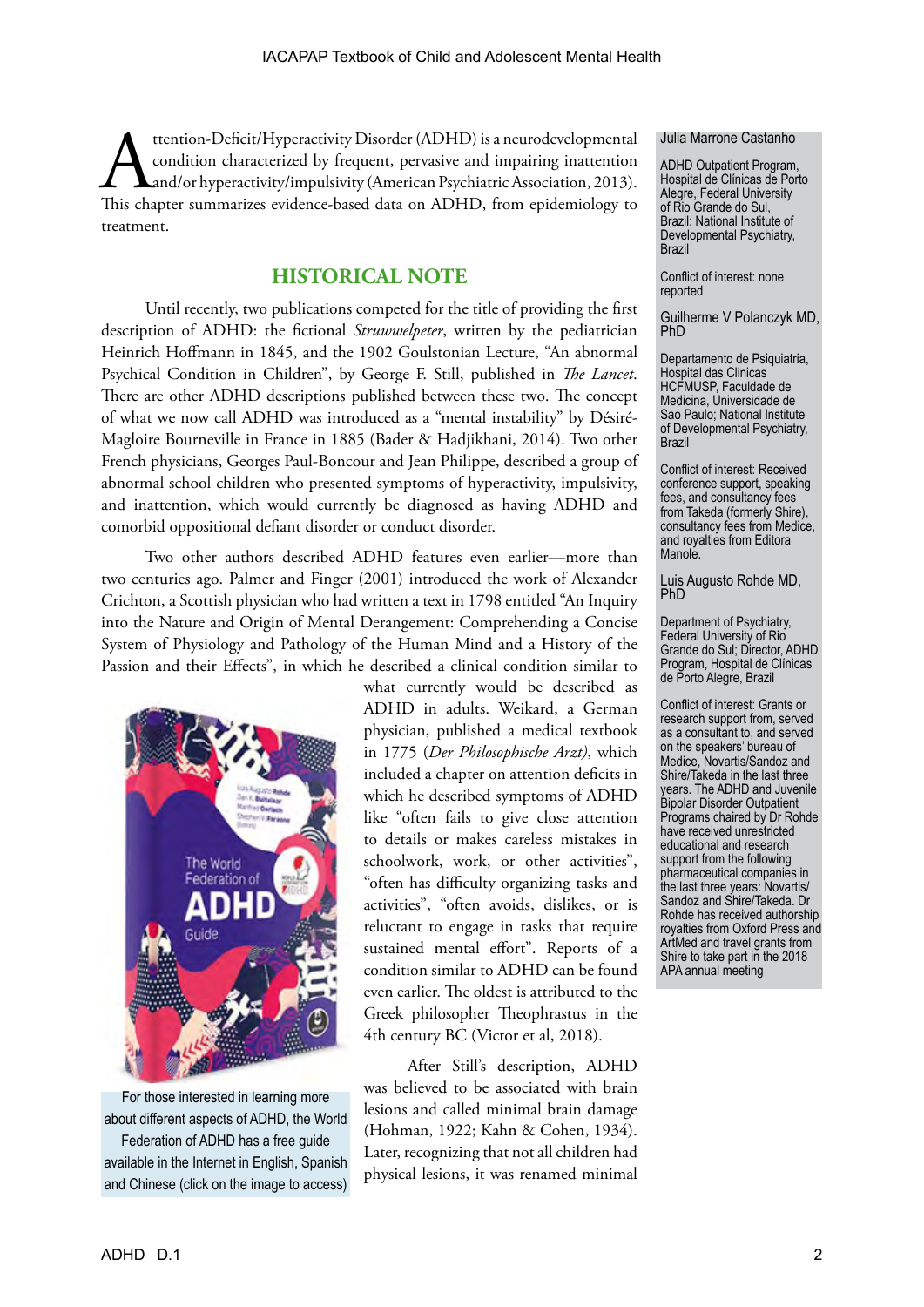brain dysfunction (Clements & Peters, 1962). In 1934, Kramer-Pollnow described a syndrome called *hyperkinetische Erkrankung* (hyperkinetic disease) characterized by restlessness and distractibility (Sharkey & Fritzgerald, 2007).

In 1937, Bradley described the first effective treatment for ADHD. He reported that benzedrine could decrease hyperactivity and improve attention and academic performance (Bradley, 1937). Hyperactivity was the symptom used to name the disorder when first included in the International Classification of Diseases, 9th edition (ICD-9) as "hyperkinetic syndrome of childhood" (subsequently called "hyperkinetic disorder" in ICD-10) and in the Diagnostic and Statistical Manual of Mental Disorders, second edition (DSM-2) ("hyperkinetic reaction of childhood"). It was only in 1980 that the role of inattention was recognized and the disorder renamed "attention-deficit disorder with or without hyperactivity" (DSM-III) and subsequently as "attention deficit hyperactivity disorder" (DSM-III-R and DSM-IV).

#### **EPIDEMIOLOGY**

Meta-analytic data suggest a worldwide prevalence of ADHD in children and adolescents between 5% (Polanczyk et al, 2007) and 7% (Thomas et al, 2015). Both meta-analyses found high heterogeneity among the studies due to methodological factors, such as different diagnostic approaches, information sources, and whether impairment was considered (Polanczyk et al, 2014).



*Der Struwwelpeter,* an illustrated book portraying children misbehaving ("Impulsive Insanity/Defective Inhibition") by Heinrich Hoffman (1854).

Prevalence rates vary according to sex. Studies found a male-to-female ratio of 4:1 in clinical samples and 2:1 in general population studies (Polanczyk et al, 2007), suggesting referral biases.

Regarding socioeconomic status, Larsson et al (2014) found that low family income predicted an increased probability of ADHD in a Swedish population cohort. This finding does not necessarily prove that lower socioeconomic status increases the risk of ADHD, it could be the opposite (reverse causation). Since the disorder runs in families and causes various impairments—including educational and occupational problems—that could lead to socioeconomic disadvantage.

Also, prevalence does not seem to vary with ethnicity. The association found in some studies may be related to referral patterns and barriers affecting recognition in particular ethnic groups (Faraone et al, 2015).

Does prevalence vary according to country? Did it increase in the last few decades? Previous meta-analyses show that prevalence neither varies by geographic region nor by the time of publication of the studies (Polanczyk et al, 2007, 2014).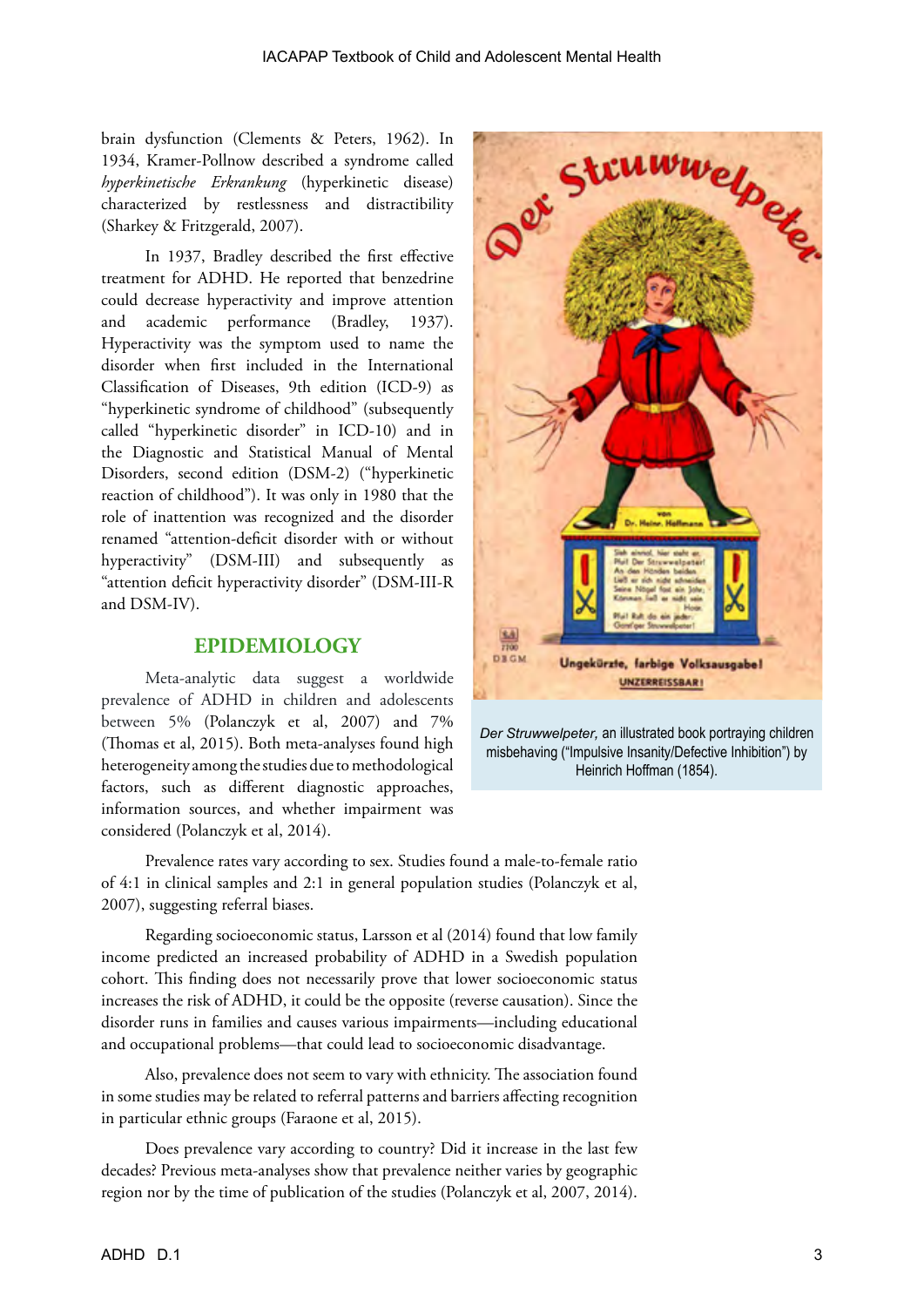## **ETIOLOGY**

Multiple theories about the etiology of ADHD have been proposed, from single-cause explanations to models that characterize ADHD as a multifactorial disorder, including genetic and environmental factors.

#### **Genetic Factors**

ADHD is a familial disorder; first-degree relatives of patients show a five- to ten-fold increased risk of developing the disorder themselves when compared with the general population. Twin studies have demonstrated a heritability of 70% to 80% in both children and adults (Thapar & Cooper, 2016; Posner et al, 2020).

A large genome-wide study including 20,000 individuals with and over 35,000 without ADHD found at least 12 different loci, with many genetic risk variants involved in the development of ADHD. Each variant making a small contribution to the risk (Demontis, 2019). These associations account for approximately 22% of the disorder's heritability (Posner et al, 2020).

## **Environmental Factors**

Many environmental risk factors have been associated with ADHD. However, none are specific to this condition. Due to the high heritability of ADHD, gene-environment interactions might be the main mechanism by which environmental factors increase the risk of developing the disorder. Epigenetics is currently being brought into focus since it provides mechanisms by which environmental risk factors modify gene function (Faraone et al, 2015; Posner et al, 2020).

The following are examples of environmental factors associated with ADHD in meta-analytic or large population studies:

- *• Prenatal and perinatal factors*: low birth weight, prematurity—the two more researched, see Franz et al, 2018—in-utero exposure to maternal stress, maternal obesity, hypertension, cigarette smoking, alcohol, prescribed drugs (e.g., acetaminophen, valproate), and illicit substances.
- *• Environmental toxins* (in-utero or during early childhood): lead, organophosphate pesticides, and polychlorinated biphenyls.
- *• Nutritional deficiencies*: zinc, magnesium, iron, omega-3 polyunsaturated fatty acids.
- *• Nutritional surpluses*: sugar, artificial food colorings, low or high IgG foods.
- *• Psychosocial factors*: low income, family adversity, harsh or hostile parenting.

It is important to highlight that some of the associations detected might be a product of gene/environment correlations. For example, the association between maternal smoking and ADHD disappears after adjusting for family history of ADHD, which suggests that this association is due to genetic factors that increase the risk for both smoking and ADHD. The same applies to parenting style: a child's behavior may elicit harsh and unsupportive parenting, which leads to an escalation of problems and the development of coercive cycles within families (Posner et al, 2020).

#### **Heritability**

Heritability is a difficult to understand concept. There are many misconceptions about what it can and cannot tell us about a given trait. Heritability does not indicate what proportion of a trait is determined by genes and what proportion is determined by the environment. So, a heritability of 0.7 (or 70%) does not mean that a trait is 70% caused by genetic factors; it means than 70% of the *variability in the trait in a population* is due to genetic differences among people.

To clarify this, imagine that height is 80% heritable. This does not mean that only 80% of people have their height genetically shaped. It would also be erroneous to think that a particular height (e.g., 165cm) can be broken down in to 132cm of genetically determined growth and 33cm of environmentally caused growth ([Lynch K, 2013](https://theconversation.com/explainer-what-is-heritability-21334)).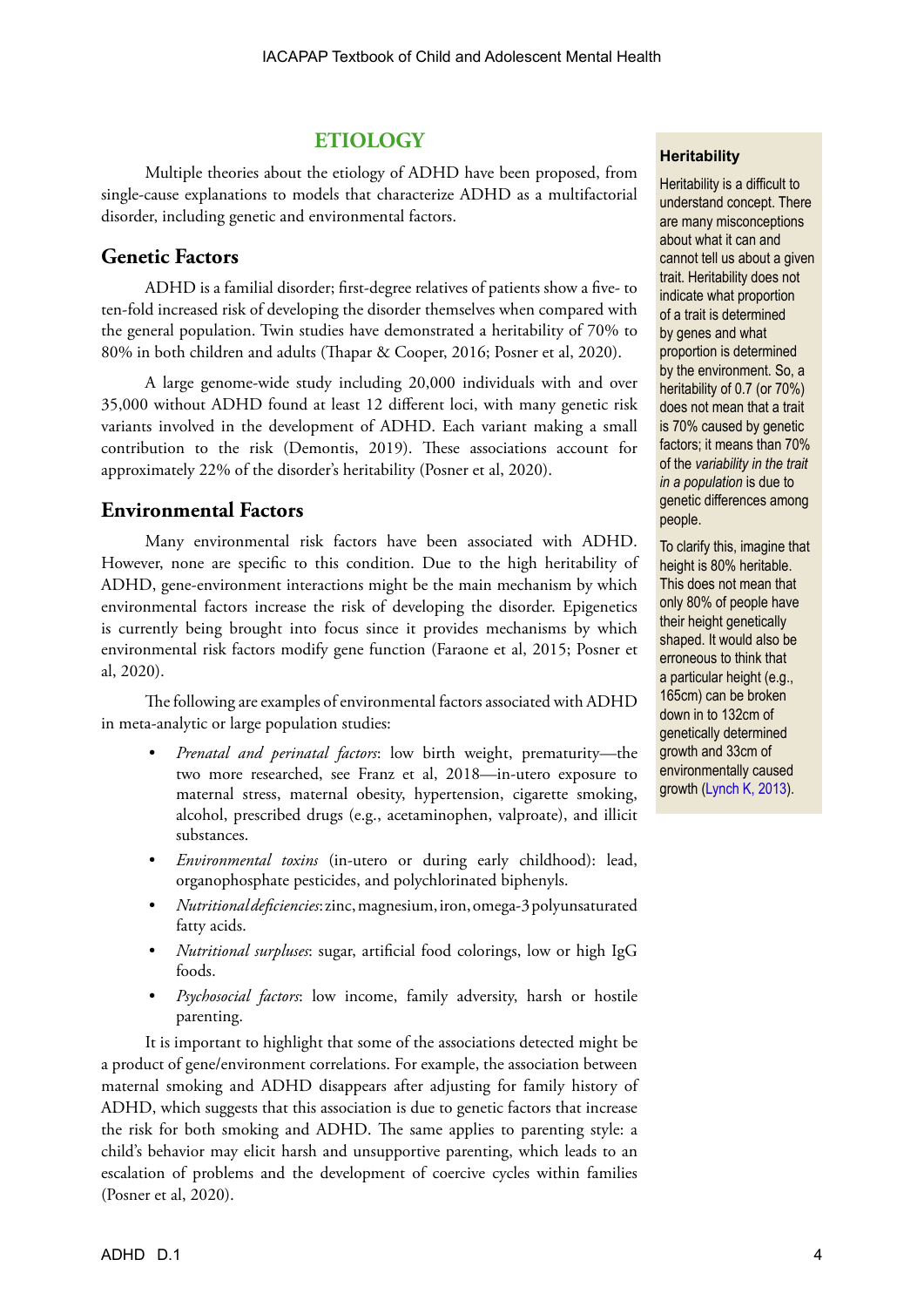#### **NEUROBIOLOGY**

#### **Neurotransmitters**

The monoaminergic systems, specifically the dopaminergic and the noradrenergic pathways, have been the most researched in ADHD; they are intimately related to brain processes affected by the disorder. The dopamine system plays an important part in planning and in the initiation of motor responses, activation, switching, reaction to novelty and processing of reward. The noradrenergic system influences arousal modulation, signal-to-noise ratios in cortical areas, state-dependent cognitive processes, and cognitive preparation of urgent stimuli (Faraone et al, 2015).

These systems were implicated in ADHD due to their involvement in the mechanism of action of drugs used in treatment. They have been extensively investigated in genetic studies using candidate gene approaches. Methylphenidate and amphetamines target the sodium-dependent dopamine transporter, atomoxetine targets the sodium-dependent noradrenaline transporter, and both extended-release guanfacine and clonidine target the  $\alpha$ 2A-adrenergic receptor. However, the complexity of ADHD pathophysiology extends beyond the dopaminergic and noradrenergic systems. New research has implicated other pathways, such as the nicotinic acetylcholine, glutamate, γ-aminobutyric acid (GABA), serotonin, neurite outgrowth or endosomal systems (Faraone et al, 2015).

#### **Structural Neuroimaging**

Many studies have been published in the past two decades on brain structure in ADHD. Earlier studies found a 3% to 5% difference in brain size between individuals with and without ADHD (Castellanos et al, 2002; Durston et al, 2004). Regarding subcortical regions, a meta-analysis reported smaller sizes in the basal ganglia and limbic areas (Frodl & Skokauskas, 2012). The most recent meta-analytic data by the ENIGMA-ADHD Working Group, which includes 36 cohorts and over 4,100 individuals, confirms these differences although noting that they might be more subtle than previously described. Moreover, differences are pronounced only in children and not significant in adults and adolescents (Hoogman et al, 2019).

Several studies found that the ADHD brain matures more slowly than the brain from typically developing children. In an important study, age of peak cortical thickness was delayed among children with ADHD (mean age at peak thickness 10.5 years) when compared with normal controls (mean age 7.5 years) ([Shaw et al, 2007\)](https://www.pnas.org/content/pnas/104/49/19649.full.pdf?gca=0707741104v1&sendit=Get%20All%20Checked%20Abstract%252528s%252529). This delay was more significant in the prefrontal regions. In relation to white matter, a meta-analysis of ten diffusion tensor imaging studies showed differences between ADHD and non-ADHD brains (Chen et al, 2016).

#### **Functional Neuroimaging**

Task-based fMRI studies in patients with ADHD that used inhibitory control, working memory, and tasks that required attention have shown under -activation of frontostriatal, frontoparietal, and ventral attention networks. The fronto-amygdalar circuits, the limbic brain and the posterior areas of the brain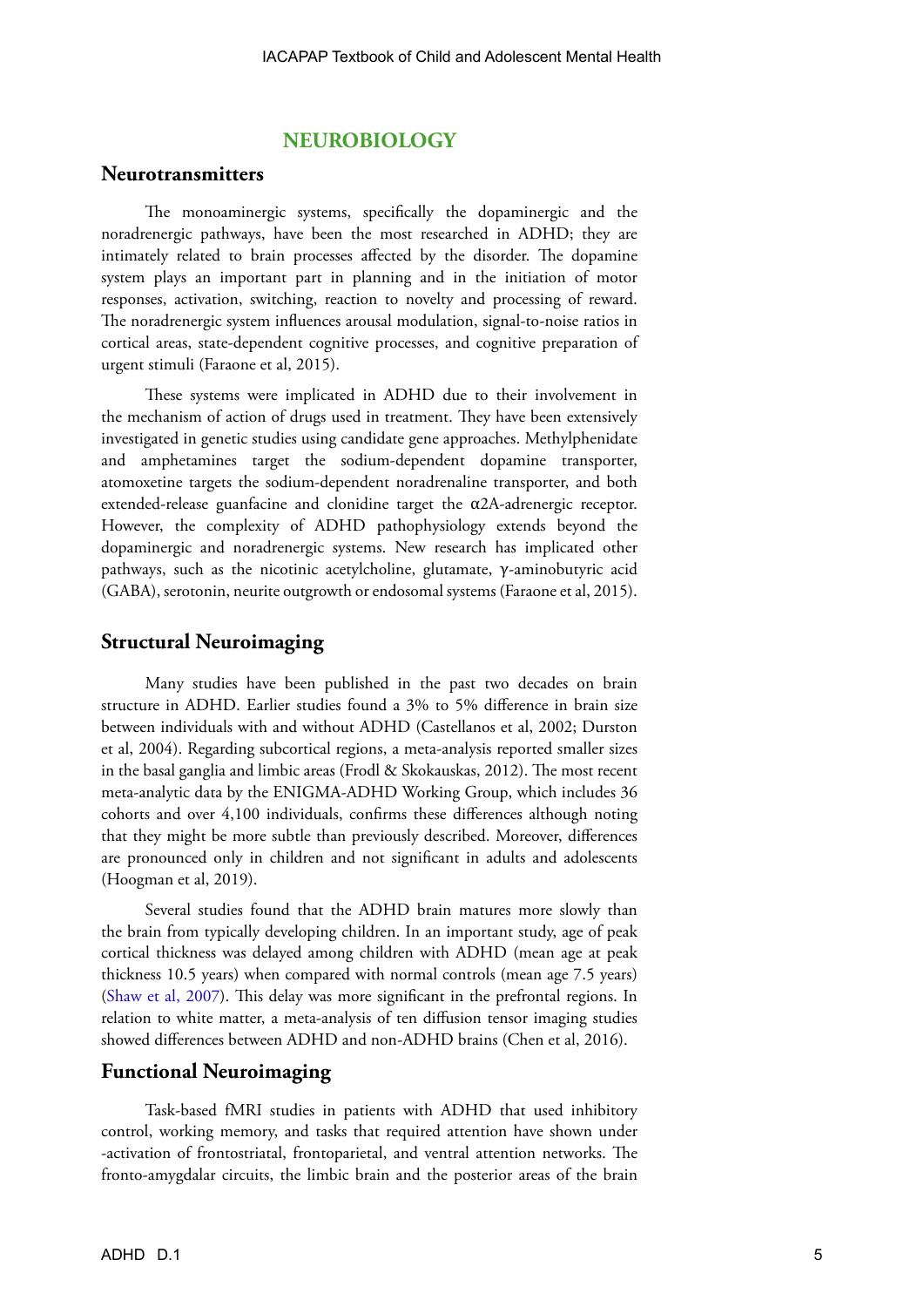also seem to be involved. Furthermore, in numerous studies, patients with ADHD show lower activation in reward processing paradigms of the ventral striatum than controls. Also, they present hyperactivation of the somatomotor and visual systems, which is possibly a mechanism to compensate impairment in the functioning of the prefrontal and anterior cingulate cortex (Faraone et al, 2015).

Resting state MRI also suggests that the ADHD brain connects its functional networks differently than the typically developing brain and that some networks related to ADHD mature later (Sripada et al, 2014).

Findings of both structural and functional imaging vary considerably among studies, suggesting that the neurobiology of ADHD is heterogenous, which might be reflected in the multiple symptoms of the condition. Despite evidence that patients with ADHD show differences from the "typical brain", these biological markers are not sufficiently sensitive and specific to diagnose the disorder or to ascertain if an individual has the disorder.

## **Neuropsychological data**

It is important to highlight from the start that there is no neuropsychological test with sufficient predictive power to diagnose ADHD. The most widely accepted theory about neuropsychological deficits in ADHD emphasizes deficits on behavioral inhibition (Barkley, 1997), including disruption of working memory, sustained attention, motor control, and affect regulation. Some studies suggest also that there are deficits on non-executive functions such as delay aversion (Sonuga-Barke et al, 2010). In addition, difficulties regulating arousal in response to environmental circumstances are frequent. Clinically, this would mean that ADHD symptoms are exacerbated during lengthy and tedious tasks (Posner et al, 2020).

Regarding cognitive deficits, Frazier et al (2004) found a moderate association between lower reading and IQ scores with ADHD as well as large impairments in arithmetic and spelling performance. These results were found in a meta-analysis of 137 studies with patients of all ages.

Again, the most important finding is the large heterogeneity in the neuropsychological profile of individuals with ADHD. As highlighted by Posner et al (2020): "While some individuals might show an extensive pattern of impairment across different executive functions, others will display profound impairment in a particular executive function (e.g., working memory) but be unaffected in other areas (e.g., the ability to inhibit). Some patients will show no executive function impairment at all." More importantly, several other disorders might present a heterogeneous pattern of neuropsychological deficits and no specific deficit is pathognomonic of ADHD.

## **CLINICAL PRESENTATION**

ADHD is defined by the presence of a persistent pattern of inattention and/or hyperactivity-impulsivity that interferes with normal functioning or development. Manifestations of inattention are numerous, including mind wandering while performing a task, lack of persistence, and disorganization.

#### **fMRI**

Functional Magnetic Resonance Imaging (fMRI) measures brain activity by detecting changes associated with blood flow, relying on the fact that cerebral blood flow and neuronal activation go together. When an area of the brain is in use, blood flow to that region also increases. fMRI is a variant of Magnetic Resonance Imaging (MRI) that seeks to measure brain activity and connectivity. It is noninvasive and provides a method to assess brain function.

The experimental designs used in fMRI are resting state and task-based. In resting state fMRI participants are not performing any explicit task, while using a stimulus or performing a task is the characteristic of task-based fMRI. In resting state fMRI the most traditional design consists of instructing participants to keep their eyes closed, not to think about anything in particular and not to fall asleep [\(Soares et al, 2016\)](https://doi.org/10.3389/fnins.2016.00515).



Click on the picture to view a short clip about ADHD and the brain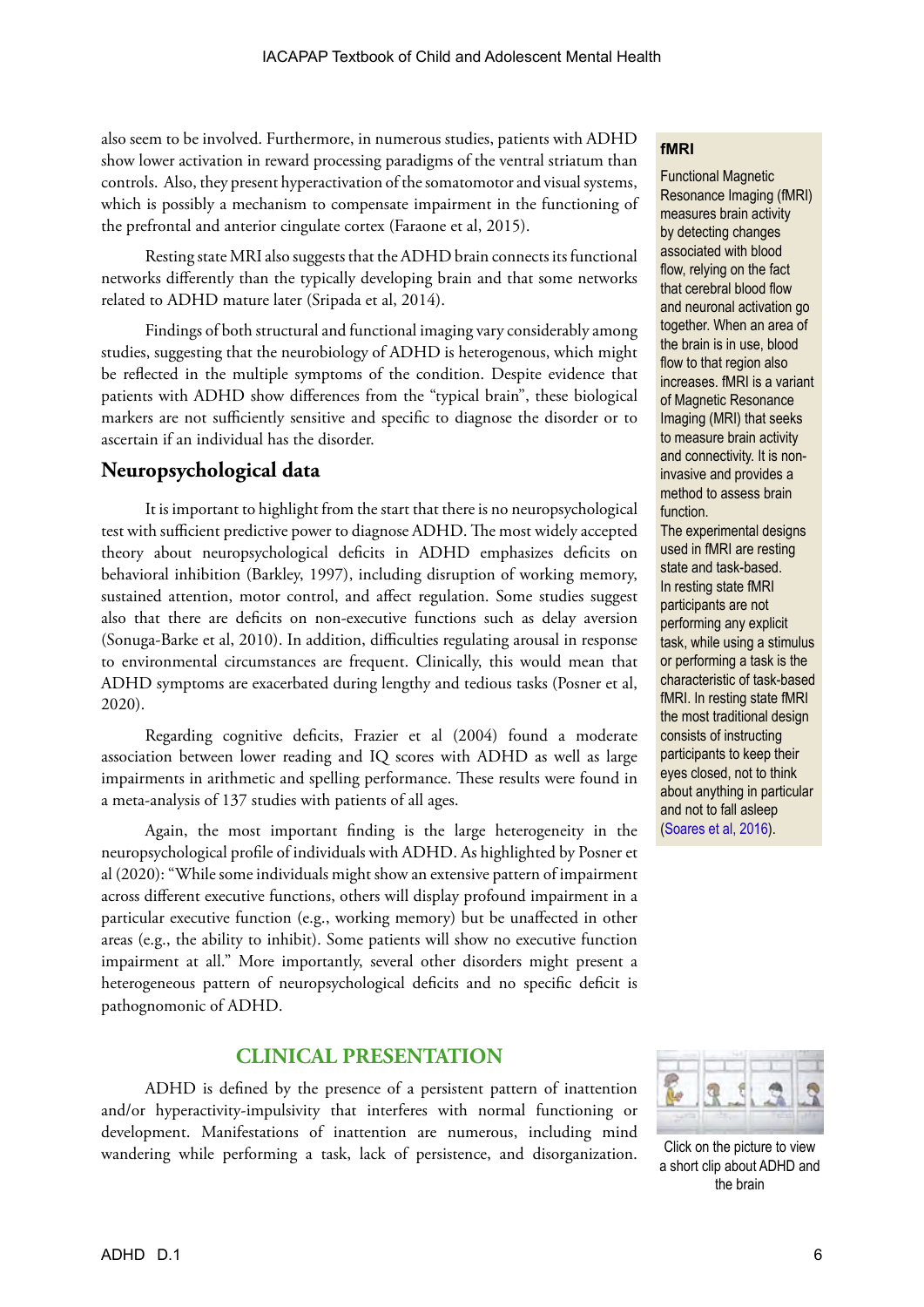Hyperactivity manifests itself as excessive motor activity when not appropriate, fidgeting, tapping, or talkativeness. Impulsivity refers to making decisions or actions without planning. Also, it can appear as social intrusiveness or making important decisions without considering its consequences. It is important to emphasize that these behavioral patterns should not be due to defiance or lack of comprehension (American Psychiatric Association, 2013).

Research about the factor structure of ADHD symptoms across the lifespan, using different information sources (e.g., teachers and parents) and cultures, suggests a two-factor model for ADHD, with inattentive and hyperactive/impulsive dimensions (Bauermeister et al, 2010). DSM-5 (American Psychiatric Association, 2013) suggests that there are three ADHD presentations: predominantly inattentive, predominantly hyperactive/impulsive, and combined. Although this description provides convenient clinical prototypes that have specific associations with functional and behavioral correlates of inattention and hyperactivityimpulsivity symptoms, it does not identify robust subgroups with sufficient longterm stability to justify the classification of distinct types of the disorder (Willcutt et al, 2012). The key symptoms of ADHD are listed in Table D.1.1

#### **Table D.1.1 Symptoms of ADHD**

#### **Inattention**

- Difficulty paying attention to details and consequent careless mistakes
- Difficulty sustaining attention in tasks or activities
- Struggling to listen when spoken to
- Struggling to accomplish and to finish tasks or activities
- • Difficulty organizing tasks and activities
- • Avoidance of tasks that need more mental effort
- Misplacing objects needed to perform tasks or activities
- • Distractibility by external stimuli
- • Forgetfulness about daily activities

#### **Hyperactivity or impulsivity**

- Fidgeting or tapping hands or feet or squirming in seat
- Standing up when expected to remain seated
- Running about or climbing (mostly in children) or subjective feelings of restlessness (mostly in adolescents and adults)
- Inability to play quietly
- Often "on the go", "driven by a motor"
- Inappropriate talkativeness
- Blurting out answers before a question has been finished
- Difficulty waiting their turn in games or activities
- Interrupting others or intruding



Click on the picture to view Russell Barkley PhD arguing that the core problem in ADHD is not inattention but a disorder of self-regulation

Individuals affected by ADHD and their families commonly misinterpret symptoms as "part of their personality" or their "way of being." In these circumstances, parents are unlikely to seek medical attention unless the behavior is associated with impaired functioning noticed by others, like academic failure; in this case, teachers are the ones who suggest parents to seek treatment.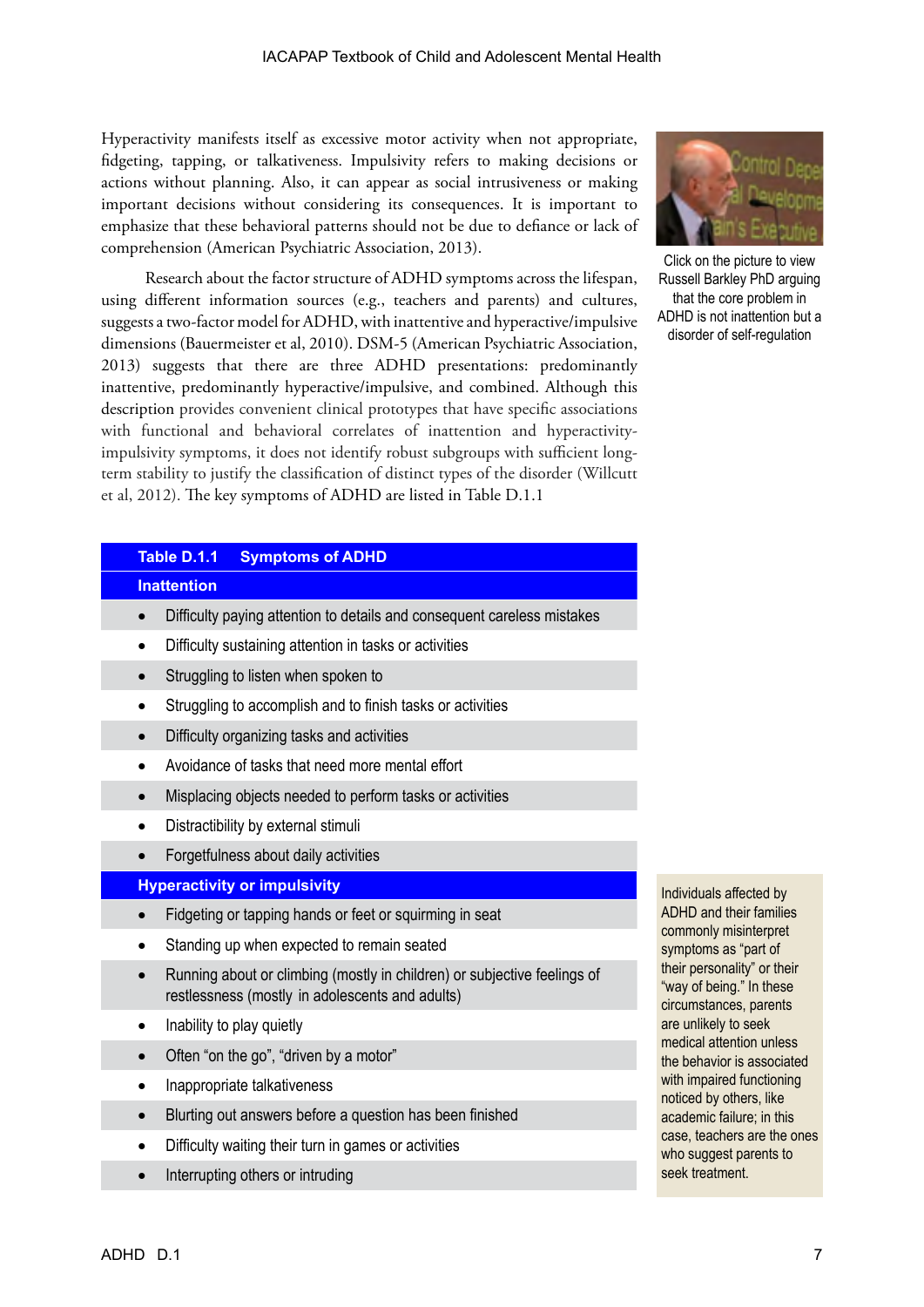It is important to highlight that children affected by ADHD might be able to remain focused when performing specific tasks such as playing videogames, watching television, or in certain situations which they enjoy. Motivation, relevance, and attractiveness of the task for the child influence the manifestation of symptoms. Also, careful parents might provide structured environments and stimulation for their children with ADHD, creating a situation where symptoms are only evidenced later in adolescence when they become more independent.

## **Differences According to Developmental Stage**

The developmental stage must be considered when assessing individual clinical presentations since symptoms vary according to age. Although there are studies showing that current criteria can be used to diagnose ADHD even in 3-yearold children, there are intrinsic difficulties in diagnosing ADHD in preschoolers. A degree of impulsivity and hyperactivity is developmentally appropriate in this age group, which makes it hard to disentangle age-normal from inappropriate hyperactive/impulsive behaviors. Also, since they might not be exposed to substantial environmental demands (e.g., sticking to a task for any length of time), inattention is even more difficult to assess.

In school-age children, inattentive and hyperactive/impulsive symptoms can be detected, particularly in the classroom, in different combinations and varying degrees of severity using information from different sources. ADHD symptoms tend to decline in late adolescence and adulthood—hyperactive/impulsive



Click on the image to view a short clip with Guilherme Polanczyk speaking about [the essentials for diagnosing](https://www.youtube.com/watch?v=5_rASNOzUcE)  ADHD in pre-schoolers

|                     | <b>Preschool years</b>                                                                                                          | <b>Primary school</b><br><b>vears</b>                                                                                                                                                          | <b>Adolescence</b>                                                                                                        | <b>Adulthood</b>                                                                                                                 |  |
|---------------------|---------------------------------------------------------------------------------------------------------------------------------|------------------------------------------------------------------------------------------------------------------------------------------------------------------------------------------------|---------------------------------------------------------------------------------------------------------------------------|----------------------------------------------------------------------------------------------------------------------------------|--|
| Inattention         | Short play<br>$\bullet$<br>sequences (<3<br>min)<br>Leaving activities<br>$\bullet$<br>incomplete<br>Not listening<br>$\bullet$ | Brief activities (<10<br>$\bullet$<br>min)<br>Premature changes of<br>$\bullet$<br>activity<br>Forgetful;<br>$\bullet$<br>disorganized;<br>distracted<br>environment                           | Less persistence<br>$\bullet$<br>than peers $(30min)Lack of focus on\bulletthe details of ataskPoor planning\bulletahead$ | Details not<br>$\bullet$<br>completed<br>Appointments<br>$\bullet$<br>forgotten<br>Lack of foresight<br>$\bullet$                |  |
| <b>Overactivity</b> | "Whirlwind"<br>$\bullet$                                                                                                        | Restless when calm<br>$\bullet$<br>expected                                                                                                                                                    | Fidgety<br>$\bullet$                                                                                                      | Subjective<br>$\bullet$<br>feelings of<br>restlessness                                                                           |  |
| Impulsivity         | Does not listen<br>$\bullet$<br>No sense of<br>$\bullet$<br>danger (hard to<br>distinguish from<br>oppositionality)             | Acting out of turn;<br>$\bullet$<br>interrupting other<br>children and blurting<br>out answers<br>Thoughtless rule-<br>$\bullet$<br>breaking<br>Intrusions on peers;<br>$\bullet$<br>accidents | Poor self-control<br>$\bullet$<br>Reckless risk-<br>$\bullet$<br>taking                                                   | Motor and other<br>$\bullet$<br>accidents<br>Premature and<br>$\bullet$<br>unwise decision-<br>making<br>Impatience<br>$\bullet$ |  |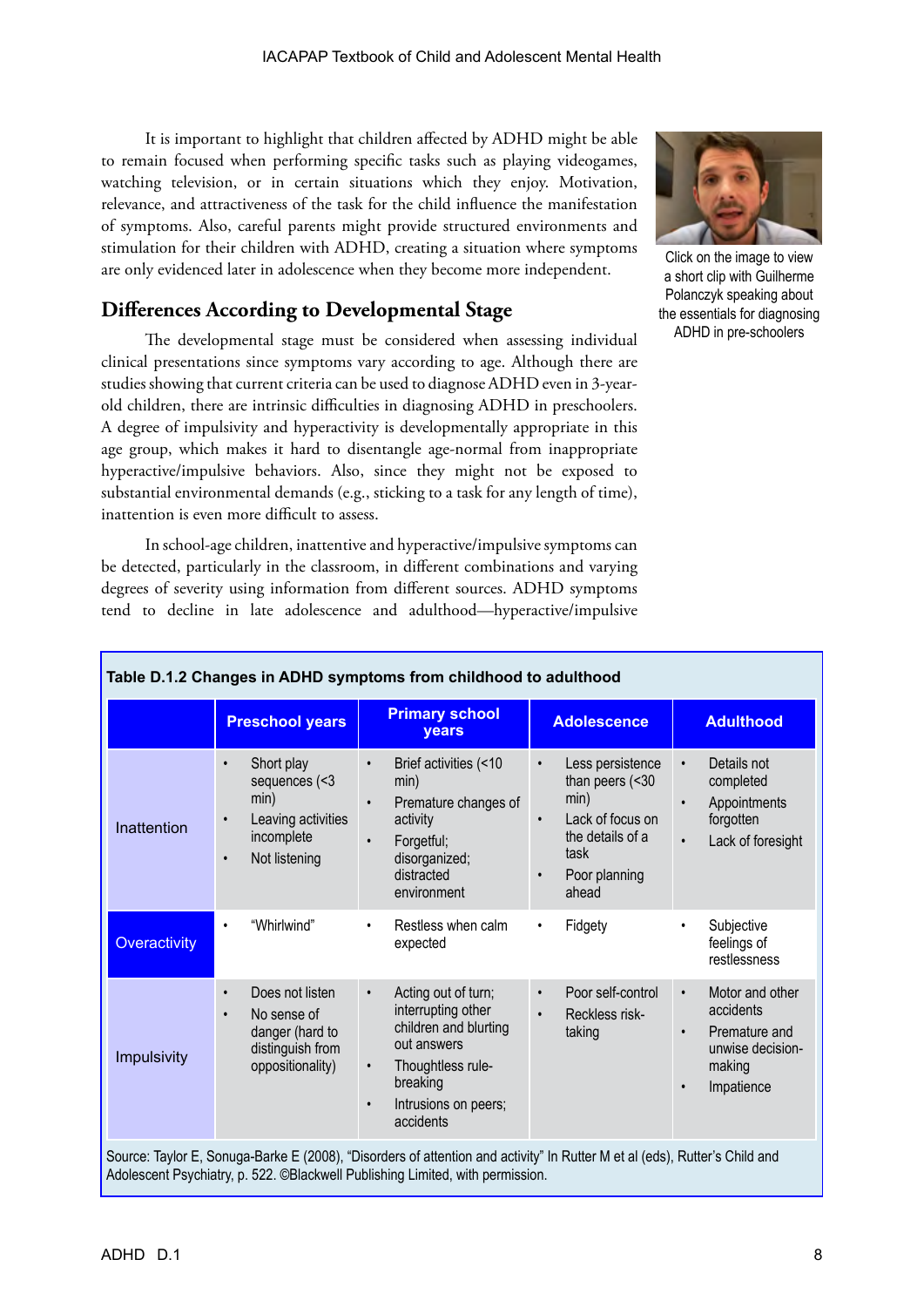symptoms lessening more than inattentive ones across development (Rohde et al, 2019). See Table D.1.2.

#### **Comorbidity**

Individuals with ADHD from clinical and community samples often suffer from other psychiatric disorders. The patterns of comorbidity depend on the developmental stage. The most common comorbid conditions in children are oppositional defiant disorder (ODD), conduct disorder (CD), intellectual disability, learning disorders, language disorders, sleep disorders, enuresis, developmental motor coordination disorders, depressive and anxiety disorders, tic disorders, and autism spectrum disorders.

A meta-analysis found that children with ADHD are 10 times more likely to have CD or ODD, five times more likely to suffer from depression, and three times more likely to have anxiety disorders compared with those without ADHD. There was no significant difference in comorbidity profiles between boys and girls.

In adolescents and adults, eating disorders, substance use disorders, bipolar disorder, and personality disorders are also more frequent. Recently, ADHD has been associated with medical conditions beyond psychiatric disorders such as obesity, asthma and atopic conditions, epilepsy, and diabetes (Rohde et al, 2019).

#### **DIAGNOSIS**

Currently, the diagnosis of ADHD, usually following a classification system, predominantly DSM-5 or ICD-11, relies exclusively on a clinical assessment (see table D.1.3 and box in page 10) (American Psychiatric Association, 2013; ICD-11). DSM-5 differs from ICD-11 in that it provides explicit statements of symptoms, other features, and decision rules to determine whether a child qualifies for the diagnosis. DSM-5 is quite prescriptive and allows the creation of diagnostic algorithms useful for research. ICD-11 relies largely on clinicians' experience and subjective judgement (see also Chapters A.3 and A.9 of the eBook).

#### **Sources of Information**

Different informants have different perspectives about the individual assessed. Neither DSM-5, nor ICD-11 guide on how to proceed when faced with conflicting data from different sources. Despite a lack of consensus about this matter, the current clinical wisdom is that diagnosis should be based on information from as many sources as possible. Also, it is clear that some informants will be able to evaluate some of the symptoms more accurately than others (e.g., parents can report about their child's development and behavior at home, while teachers, by being constantly surrounded by children of similar age, can better report on differences from peers and about behavior at school) (Rohde et al, 2019). Clinicians should also examine the child, even though symptoms are often absent during the assessment interview. It would be unrealistic to require a child to demolish or run amok in the doctor's office to make a diagnosis of ADHD. Furthermore, examining the child is important to exclude other problems. Adolescents should be asked about symptoms they experienced during childhood. However, they often deny symptoms in the past, interpreting them as normal behaviors or minimizing their impact. Parents' information and school reports may help to determine the age of onset of symptoms.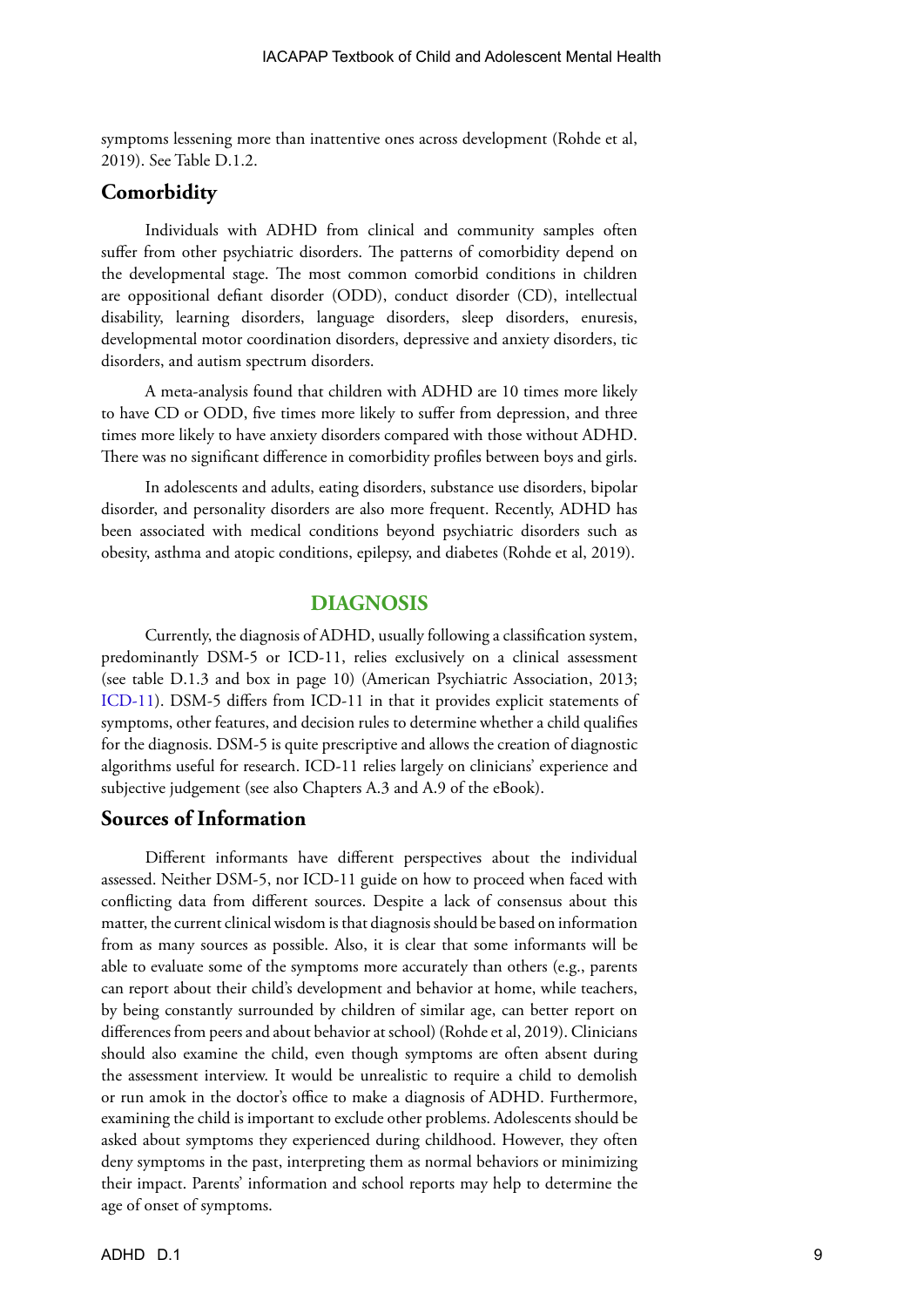| Table D.1.3<br>Diagnostic criteria for ADHD according to DSM-5                     |                                                                                                                                                                                                                                                                                                         |  |  |  |  |
|------------------------------------------------------------------------------------|---------------------------------------------------------------------------------------------------------------------------------------------------------------------------------------------------------------------------------------------------------------------------------------------------------|--|--|--|--|
| <b>Criterion</b>                                                                   |                                                                                                                                                                                                                                                                                                         |  |  |  |  |
| Number of symptoms<br>needed for diagnosis                                         | 6 or more out of 9 symptoms of inattention<br>0 <sub>R</sub><br>$\bullet$<br>6 or more out of 9 symptoms of hyperactivity/impulsivity<br>$\bullet$<br>For older adolescents (aged 17 or more) and adults, the threshold is at least 5<br>symptoms                                                       |  |  |  |  |
| Age of symptom onset*                                                              | Before 12 years of age<br>$\bullet$                                                                                                                                                                                                                                                                     |  |  |  |  |
| Minimal duration of<br>symptoms                                                    | 6 months<br>$\bullet$                                                                                                                                                                                                                                                                                   |  |  |  |  |
| <b>Pervasiveness</b>                                                               | Symptoms present in two or more settings (e.g., school, work, home)<br>$\bullet$                                                                                                                                                                                                                        |  |  |  |  |
| Functioning                                                                        | There is clear evidence that symptoms cause significant impairment<br>$\bullet$                                                                                                                                                                                                                         |  |  |  |  |
| <b>Sources of information</b><br>required                                          | Not mentioned<br>$\bullet$                                                                                                                                                                                                                                                                              |  |  |  |  |
| Exclusion of the<br>diagnosis if                                                   | Symptoms occur exclusively during the course of pervasive developmental<br>$\bullet$<br>disorder, schizophrenia or other psychotic disorder, and are not better accounted<br>for by another mental disorder (e.g., mood disorder, anxiety disorder, dissociative<br>disorder or a personality disorder) |  |  |  |  |
| Possible diagnoses                                                                 | Attention deficit hyperactivity disorder predominantly inattentive type<br>$\bullet$<br>Attention deficit hyperactivity disorder predominantly hyperactive-impulsive type<br>Attention deficit hyperactivity disorder combined type<br>$\bullet$                                                        |  |  |  |  |
| *Note that this criterion refers to age of onset of symptoms and not to impairment |                                                                                                                                                                                                                                                                                                         |  |  |  |  |

#### **ADHD according to ICD-11**

Attention deficit hyperactivity disorder is characterized by a persistent pattern (at least 6 months) of inattention and/or hyperactivity-impulsivity, with onset during the developmental period, typically early to mid-childhood. The degree of inattention and hyperactivityimpulsivity is outside the limits of normal variation expected for age and level of intellectual functioning and significantly interferes with academic, occupational, or social functioning. Inattention refers to significant difficulty in sustaining attention to tasks that do not provide a high level of stimulation or frequent rewards, distractibility, and problems with organization. Hyperactivity refers to excessive motor activity and difficulties with remaining still, most evident in structured situations that require behavioral self-control. Impulsivity is a tendency to act in response to immediate stimuli, without deliberation or consideration of the risks and consequences. The relative balance and the specific manifestations of inattentive and hyperactive-impulsive characteristics varies across individuals and may change over the course of development. In order for a diagnosis of disorder the behavior pattern must be clearly observable in more than one setting.

Unlike DSM-5, ICD-11 excludes ADHD diagnosis when the individual suffers from autism spectrum disorder, disruptive behavior or dissocial disorders.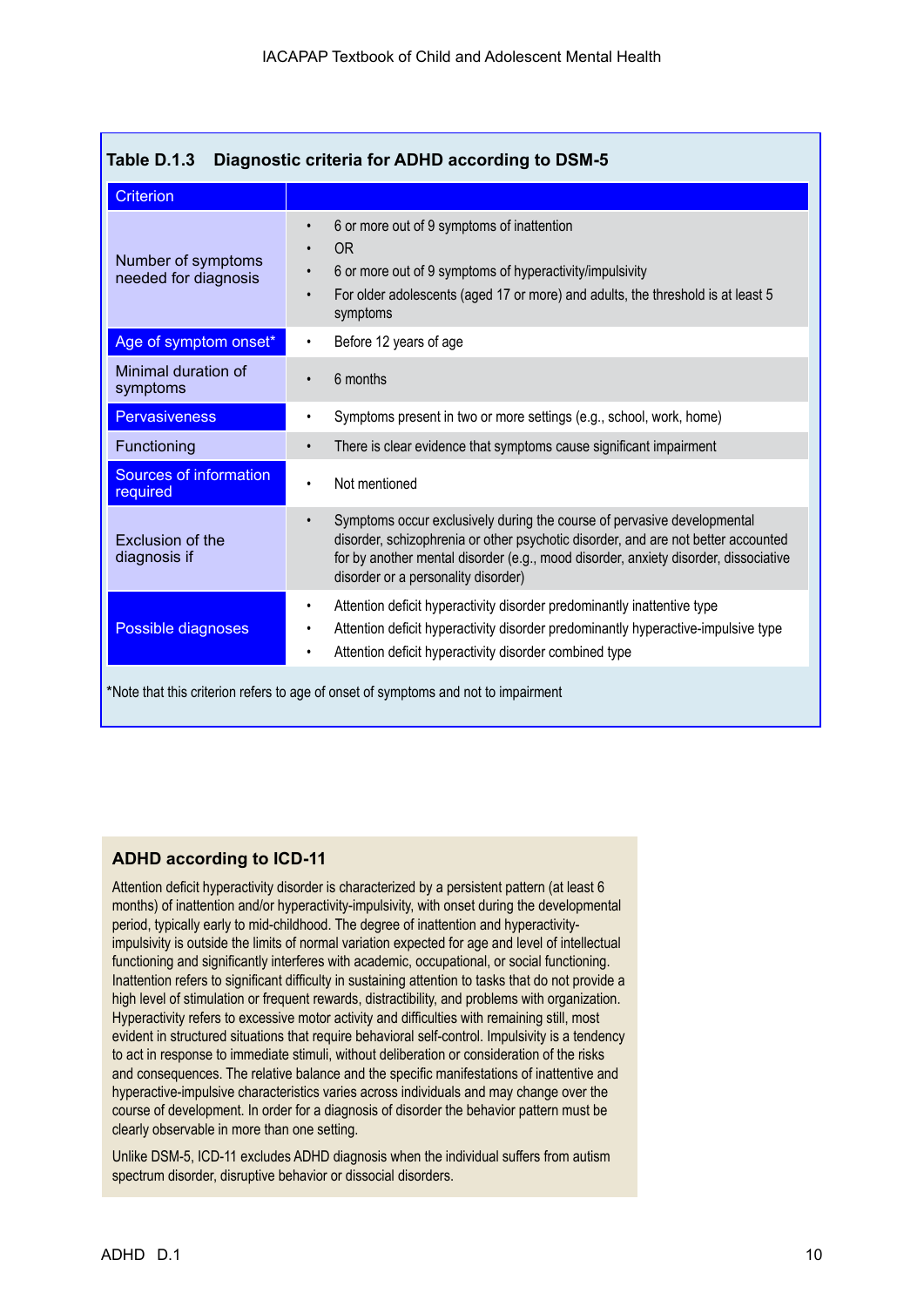## **Additional Investigations**

Regrettably, there are no auxiliary tests, investigations, or biomarkers with sufficient predictive power to confirm or exclude this disorder. Likewise, neuroimaging (MRI, PET, SPECT) and EEG are not recommended in routine clinical evaluation, although they may be useful in differential diagnosis in rare cases. Neuropsychological, IQ, and achievement tests are helpful to estimate intellectual impairment, severe executive function deficits, and potential learning disorders (Rohde et al, 2019), which are important for management.

Rating scales are useful to quantify the severity of symptoms and to monitor response to treatment. One of the most widely used is SNAP-IV ([Swanson, Nolan](https://www.mcpap.com/pdf/SNAPIV.pdf)  [and Pelham Rating Scale-fourth revision](https://www.mcpap.com/pdf/SNAPIV.pdf)); for adults, ASRS ([Adult ADHD Self-](https://add.org/wp-content/uploads/2015/03/adhd-questionnaire-ASRS111.pdf)[Report Scale\)](https://add.org/wp-content/uploads/2015/03/adhd-questionnaire-ASRS111.pdf) is recommended (see table D.1.4) (Faraone et al, 2015).

## **Differential Diagnosis**

It is essential to conduct a complete physical exam to exclude other clinical conditions (e.g., hyperthyroidism) that might cause inattentive and/or hyperactive/ impulsive symptoms, as well as to evaluate visual and auditive acuity and sleep patterns.

Sleep disorders can be the cause, a consequence, or co-occur with ADHD (see [Chapter I.4](https://iacapap.org/content/uploads/I-4-SLEEP-2014.pdf) of the eBook). Several genetic conditions may present with ADHD symptoms (i.e., neurofibromatosis type I, fragile X syndrome). Several psychiatric disorders that can be comorbid with ADHD must be considered also in the differential diagnosis (i.e., generalized anxiety disorder, bipolar disorder, major depression). Although ADHD can be comorbid with PTSD (Spencer et al, 2016), it is important to note that some traumatic events such as sexual abuse or severe neglect might result in a clinical picture that resembles ADHD.

| <b>SCALE</b><br>(age range)                                                                                                              | <b>RATER</b>                                  | <b>COMMENTS</b>                                                                                                                                                                                                                  |
|------------------------------------------------------------------------------------------------------------------------------------------|-----------------------------------------------|----------------------------------------------------------------------------------------------------------------------------------------------------------------------------------------------------------------------------------|
| <b>SNAP IV</b><br>$(5-18 \text{ years})$<br>Swanson, Nolan and<br>Pelham Rating Scale-fourth<br>revision (Swanson et al,<br>2001)        | Self<br>Parent<br><b>Teacher</b><br>$\bullet$ | A rating scale for symptoms of ADHD and ODD<br>Sensitive to changes relating to treatment<br>Short scale: 26 items<br>$\bullet$<br>Full scale: 90 items<br>$\bullet$<br>Versions in French, Portuguese, and Spanish<br>$\bullet$ |
| <b>SWAN</b><br>(5-18 years) Strengths<br>and Weaknesses of ADHD<br>Symptoms and Normal<br><b>Behavior Scale</b><br>(Swanson et al, 2001) | Self<br>Parent<br>Teacher<br>٠                | Based on DSM-IV criteria<br>$\bullet$<br>26 items<br>$\bullet$<br>Versions in French and Spanish<br>$\bullet$                                                                                                                    |
| <b>ASRS</b><br>(adults)<br>Adult ADHD Self-Report<br>Scale                                                                               | Self                                          | Developed by the WHO<br>A 6-item version for screening<br>$\bullet$<br>An 18-item version based on DSM-IV symptoms<br>$\bullet$<br>Both versions have been translated into many languages<br>$\bullet$                           |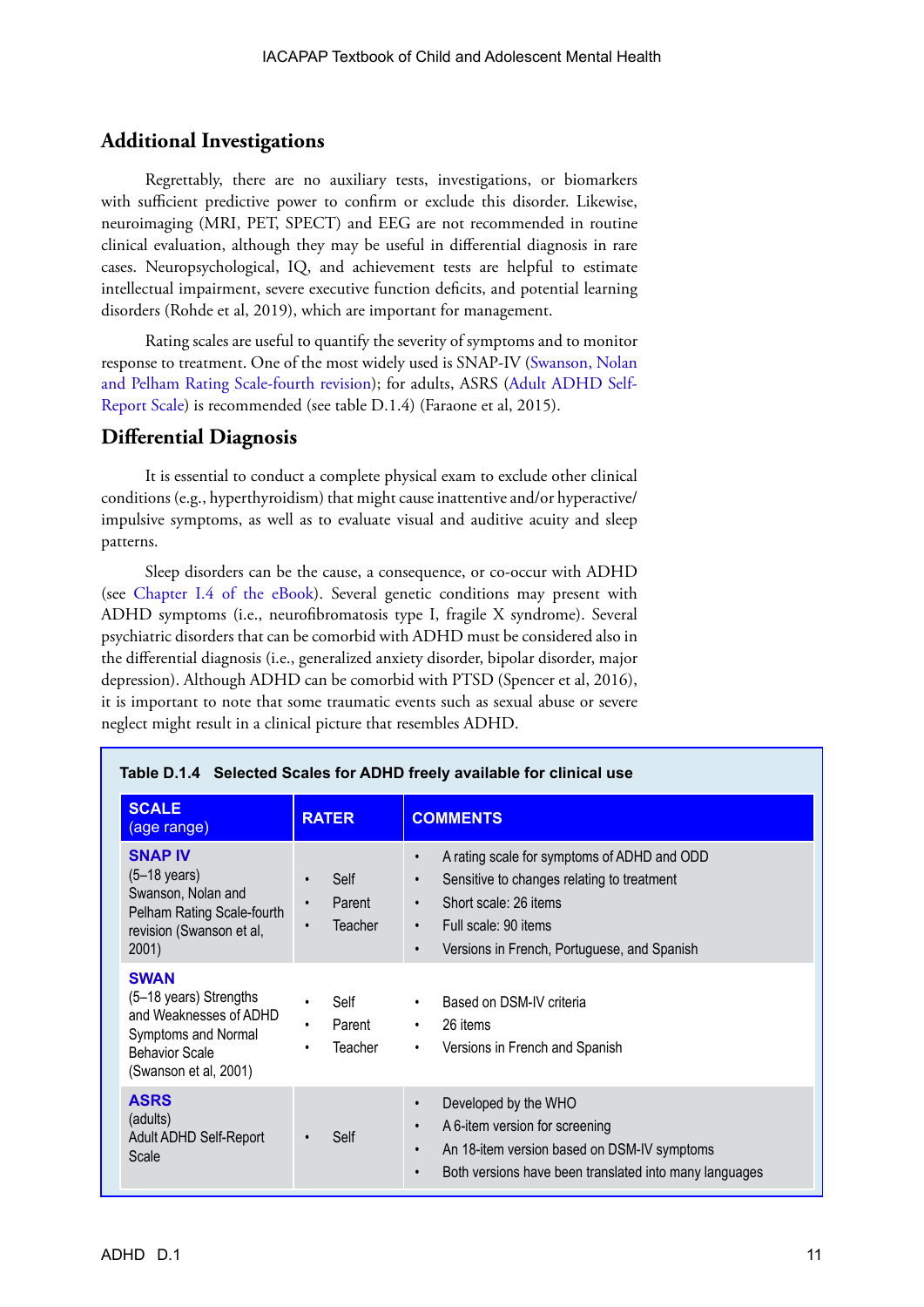There are steps to be followed by clinicians in the differential diagnoses in these situations:

- Consider the age of onset of the ADHD symptoms and of the symptoms of the other psychiatric problems,
- Examine the trajectory of the symptoms (e.g., some disorders are episodic while ADHD is not), and
- Assess if the symptoms cannot be better explained by the comorbid condition (Rohde et al, 2019).

For example, age-of-onset of symptoms can be clinically relevant when disentangling inattention as manifestation of ADHD or as a symptom of a chronic depressive disorder (e.g., dysthymia). Onset of the inattentive symptoms before the onset of mood symptoms would suggest an ADHD diagnosis.

*Relative immaturity*. Interest in the relationship between relative immaturity and ADHD has increased recently. Children in the same grade at school are a heterogeneous group with some, born earlier, being older than others, born later. Age difference can be as large as 12 months, representing up to 15% of their young lives. Studies have shown that children who are younger than their classmates are more likely to be diagnosed with ADHD (Caye et al, 2019a). Although the reasons for this are not clear, it could be due to younger (less mature) children being incorrectly diagnosed as having ADHD (false positives), or younger children with ADHD in the same school grade having a more severe clinical presentation, making easier its recognition. Irrespective of the reason, this issue should be taken into consideration not just by clinicians but also by teachers.

## **Flow of Assessment**

The diagnostic process is based on clinical approaches that rely on different sources of information. This process might be conducted using standard psychiatric interviews with the patient and their relatives, and with other appropriate informants, such as teachers (see [Chapter A.5](https://iacapap.org/content/uploads/A.5-CLINICAL-EXAMINATION-072012.pdf) of the eTextbook).

The interview is designed to elicit the symptoms and understand how they affect the individual's life as well as whether family or social factors may contribute to the symptoms. In addition, it allows capturing relevant medical and family history of mental disorders. The search for impairment in the various areas of life is crucial, such as school and relationship problems with parents and friends. In addition, it is essential to comprehensively search for comorbidities (Rohde et al, 2019).

To assist with diagnosis, particularly in research settings, different standardized interviews can be used with the aim of increasing reliability, such as the [Schedule for Affective Disorders and Schizophrenia for School-age Children](https://www.kennedykrieger.org/sites/default/files/library/documents/faculty/ksads-dsm-5-screener.pdf)  [\(K-SADS\)](https://www.kennedykrieger.org/sites/default/files/library/documents/faculty/ksads-dsm-5-screener.pdf), or the [Development and Wellbeing Assessment \(DAWBA\).](https://youthinmind.com/products-and-services/dawba/) Both can be downloaded from the Internet free of charge and are available in several languages. The K-SADS is a semi-structured interview, that is, it allows clinical judgment by the interviewer who needs to be a clinician trained in the use of the instrument. The DAWBA can be administered by trained non-clinical interviewers, online or by telephone, which is useful in epidemiological research.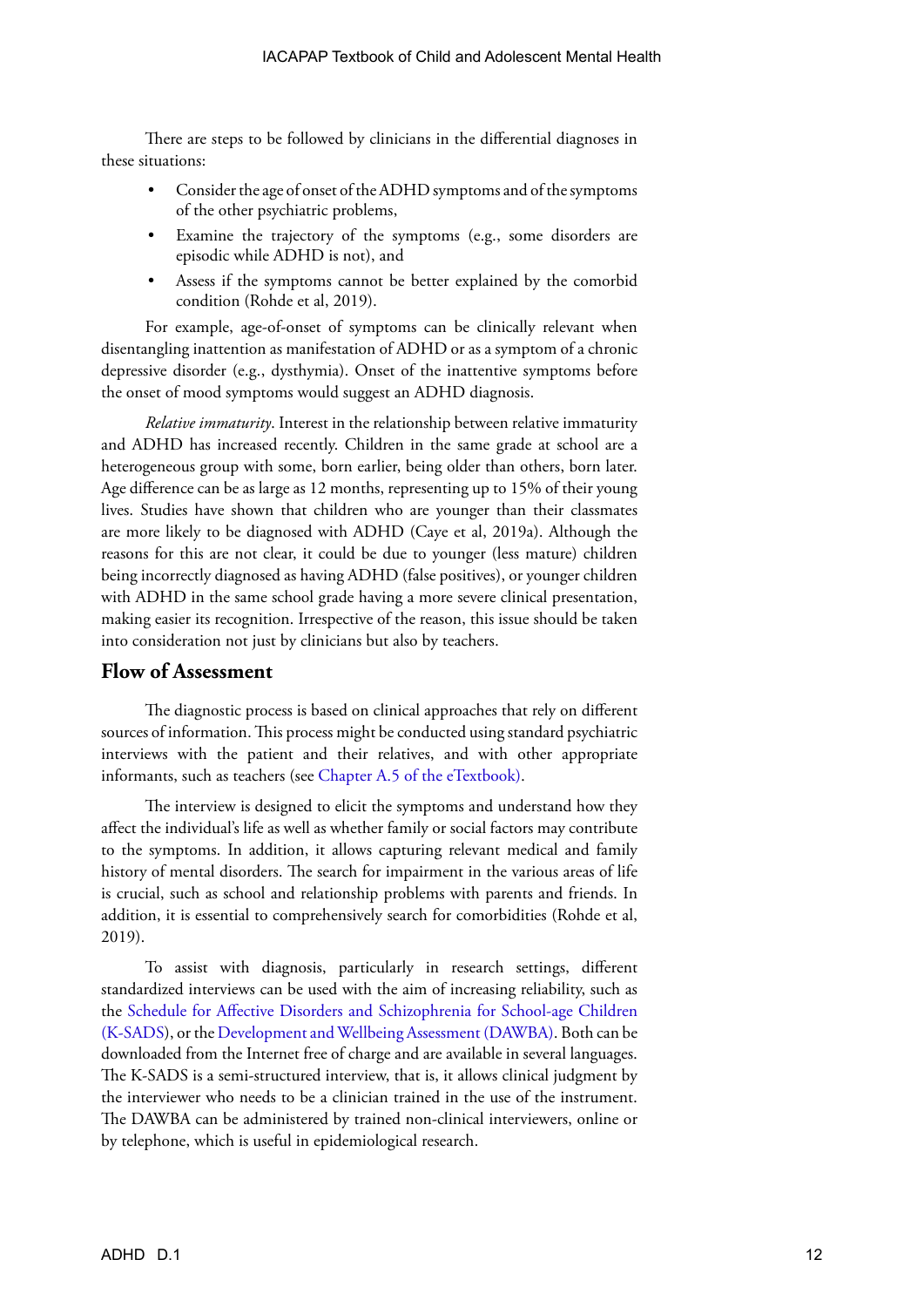

#### **COURSE**

 Until recently, ADHD was seen as a disorder specific to children. The belief was that individuals outgrew ADHD in adolescence. In the last two decades, substantial work has documented its persistence into adulthood in a substantial proportion of cases.

#### **Persistence**

There is no consensus on the extent in which ADHD persists from childhood to adulthood. Longitudinal studies following children with ADHD to a mean age of 18 years found rates that varied between 4% and 76% (Caye et al, 2016). A meta-analysis suggested that 15% of childhood cases met full diagnostic criteria by the age of 25, up to 65% showed symptoms causing impairment but did not meet full diagnostic criteria, and 20% showed neither symptoms nor impairment during adulthood (Faraone et al, 2006).

Despite the numerous studies on the trajectory of ADHD during the lifespan, there are only a few reports on childhood risk factors associated with remission or persistence into adulthood. A meta-analysis indicated that severe ADHD, comorbid conditions (such as conduct disorder and major depressive disorder), and treatment for ADHD were the main predictors of persistence. The Multimodal Treatment of ADHD study (MTA) reported that parental mental health problems could be a significant risk factor. However, IQ, socioeconomic status, parental education, and parent-child relationship problems were not associated with persistence (Roy et al, 2016).

#### **Adolescent and Adult-Onset**

According to DSM-5 (American Psychiatric Association, 2013), to make a diagnosis of ADHD, symptoms must have been present before the age of 12 (until 2013, before seven years of age). Some studies (Caye et al, 2016; Moffitt et al, 2015; Agnew-Blais et al, 2016) question this and suggest that ADHD may



Click on the picture to access the guideline on ADHD by the National Institute for Health and Care Excellence (NICE)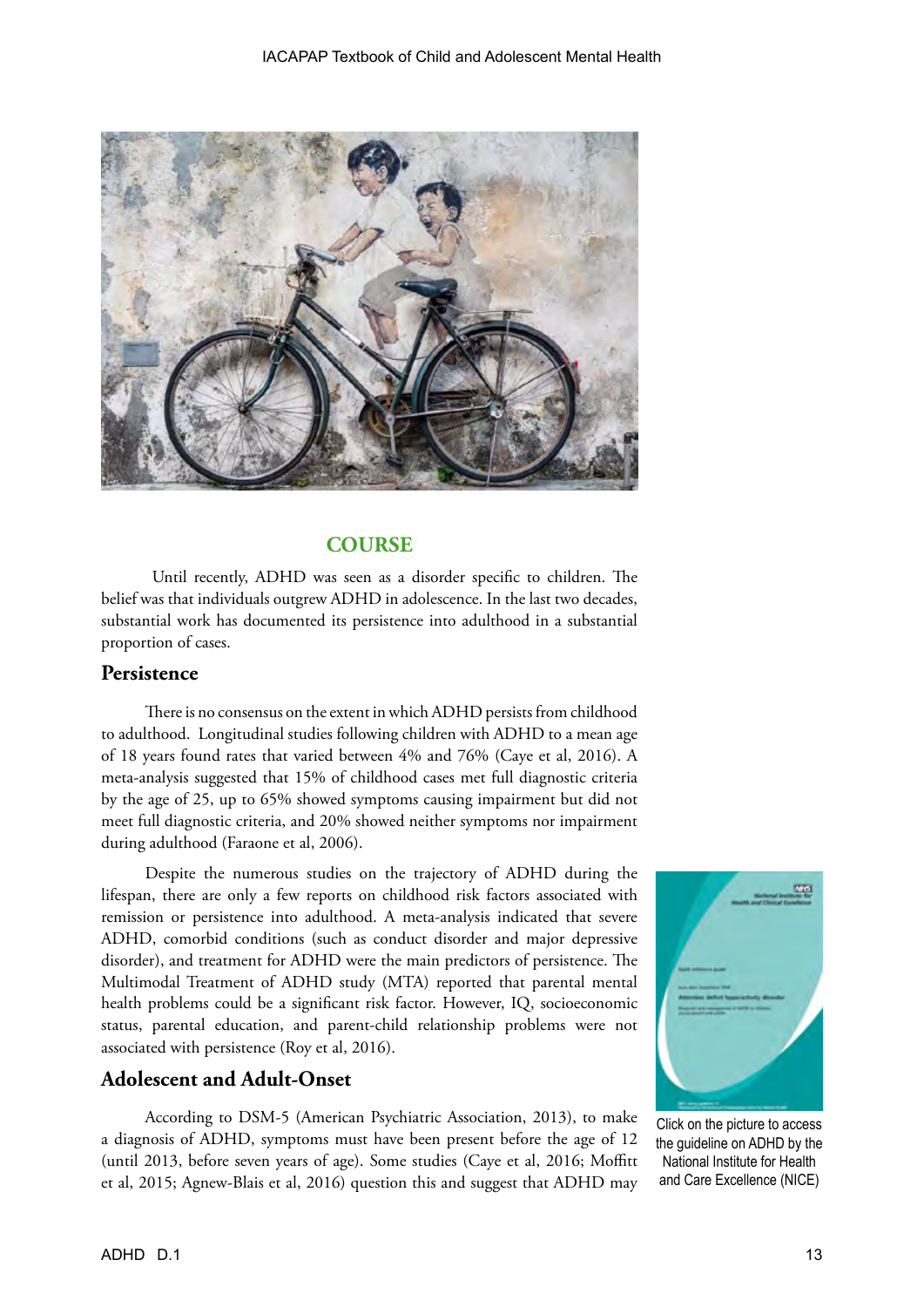occasionally start during adolescence or even adulthood. Whether ADHD of lateonset may exist or not requires more research (Asherson & Agnew-Blais, 2019).

#### **OUTCOMES**

It is widely accepted that ADHD is associated with negative outcomes. A wide range of studies has found that a diagnosis of ADHD is strongly associated with emotional problems and social impairments (Faraone et al, 2015), such as:

- Less ability to cope with stressful events, to express empathy, and to socialize with peers
- More likelihood to bully others, to drop out of school, to be unemployed, to have a lower income, to be involved in accidents—especially motor vehicle accidents—to be convicted of criminal offenses, to be imprisoned, to misuse substances, to have unwanted pregnancies and sexually transmitted diseases, and to die younger.

These negative outcomes result in a worse quality of life and higher suicide rates (Chen et al, 2019; Fitzgerald et al, 2019). In addition, ADHD has a negative impact on families. For example, a Danish study found that having a child with ADHD doubled the chances of parental separation (Kousgaard et al, 2018).

Despite all the negative outcomes associated with ADHD, some studies give a glimpse of potentially positive aspects. For example, adults with the disorder may have higher entrepreneurial traits (Verheul et al, 2016; Sônego et al, 2020), be more tolerant of risk, more open to new experiences, and more creative ([Antshel](https://journals.aom.org/doi/abs/10.5465/amp.2016.0144), 2018; White & Shah, 2011; Boot et al, 2017).

## **Financial Burden**

Large, systematic reviews have estimated the annual cost attributed to ADHD as between \$143 and \$266 billion in the US and more than  $\epsilon$ 1 billion in the Netherlands (Doshi et al, 2012; Le et al, 2014). In Sweden, children with ADHD doubled or trebled the cost to the healthcare system when compared with peers without the condition (Du Rietz et al, 2020). Similar financial burden has been estimated for South Korea and Australia, among others.

#### **TREATMENT**

We present here the optimal treatment in an ideal world, something to aspire to. In many cases, however, due to lack of time, resources, skilled clinicians, and for other reasons, shortcuts are made. This is particularly so in low income countries where there is an acute lack of trained personnel. In any case, this should not be a justification for using treatments that are unsafe or have been shown not to be effective.

There are various treatment strategies that can ameliorate ADHD symptoms which are supported by evidence. Given the variation among patients, an individualized treatment plan is needed, taking into account age, comorbidities, severity, family and social circumstances, and preferences of the patient and family. The patient and family must always be involved in this process.

#### **Risk calculator**

Click **[here](https://ufrgs.br/prodah/adhd-calculator/)** to access a risk calculator to estimate the chance of persistence of ADHD from childhood to young adulthood for children aged less than 12 years living in the UK or in the US (Caye et al, 2019b).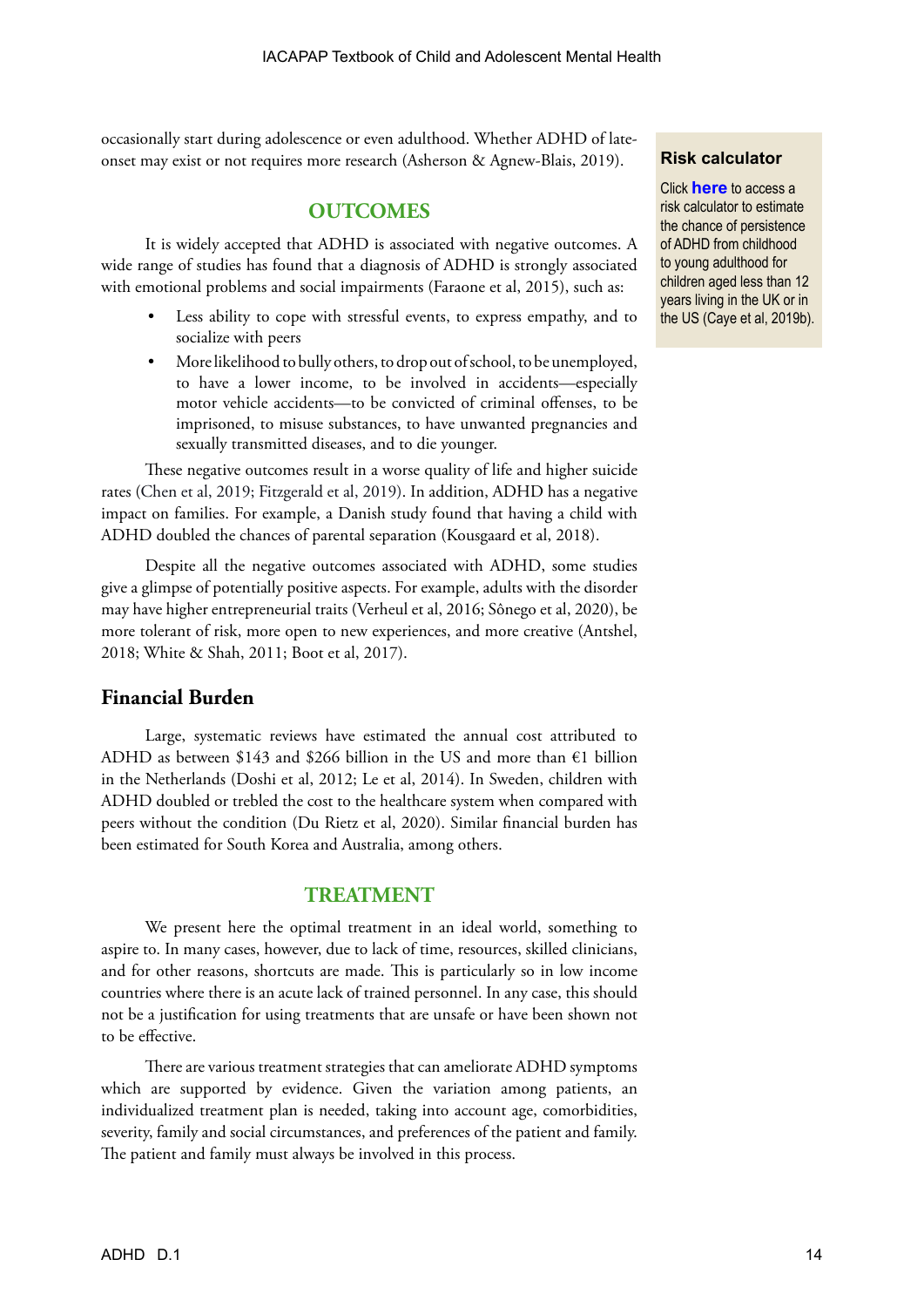

## **Psychoeducation**

Because ADHD is a chronic, potentially lifelong condition, psychoeducation is the foundation for any treatment. Clinicians should pay attention to giving information in a way that families can understand, using language, comparisons, and metaphors at the patient educational level and in a culturally sensitive manner. This would include:

- Asking the family and the patient to explain their understanding of ADHD
- Giving an accurate explanation of what is ADHD, debunking myths and misconceptions, which are widespread
- Explaining that there is no "test" to diagnose ADHD, that diagnosis is based on clinical assessment
- Explaining at a level they can understand what causes the disorder
- Listing the various treatment options, including medication, with their benefits and side effects, the likelihood of response, expected course of action, and short and long-term effects
- Discussing pros and cons of the treatment chosen and if treatment is rejected
- With parents' permission, inform teachers about the disorder and what they can do to support their students
- Informing about self-help resources, support groups, voluntary organizations, websites, and support for education and employment ([NICE, 2018\)](https://www.nice.org.uk/guidance/ng87).

## **Non-Pharmacological Treatments**

Non-pharmacological treatments may be used as an alternative or as an addition to medication when patients do not respond to the medication or have significant adverse effects, to address certain comorbidities, when patients do not have access to pharmacological treatment or when patients are too young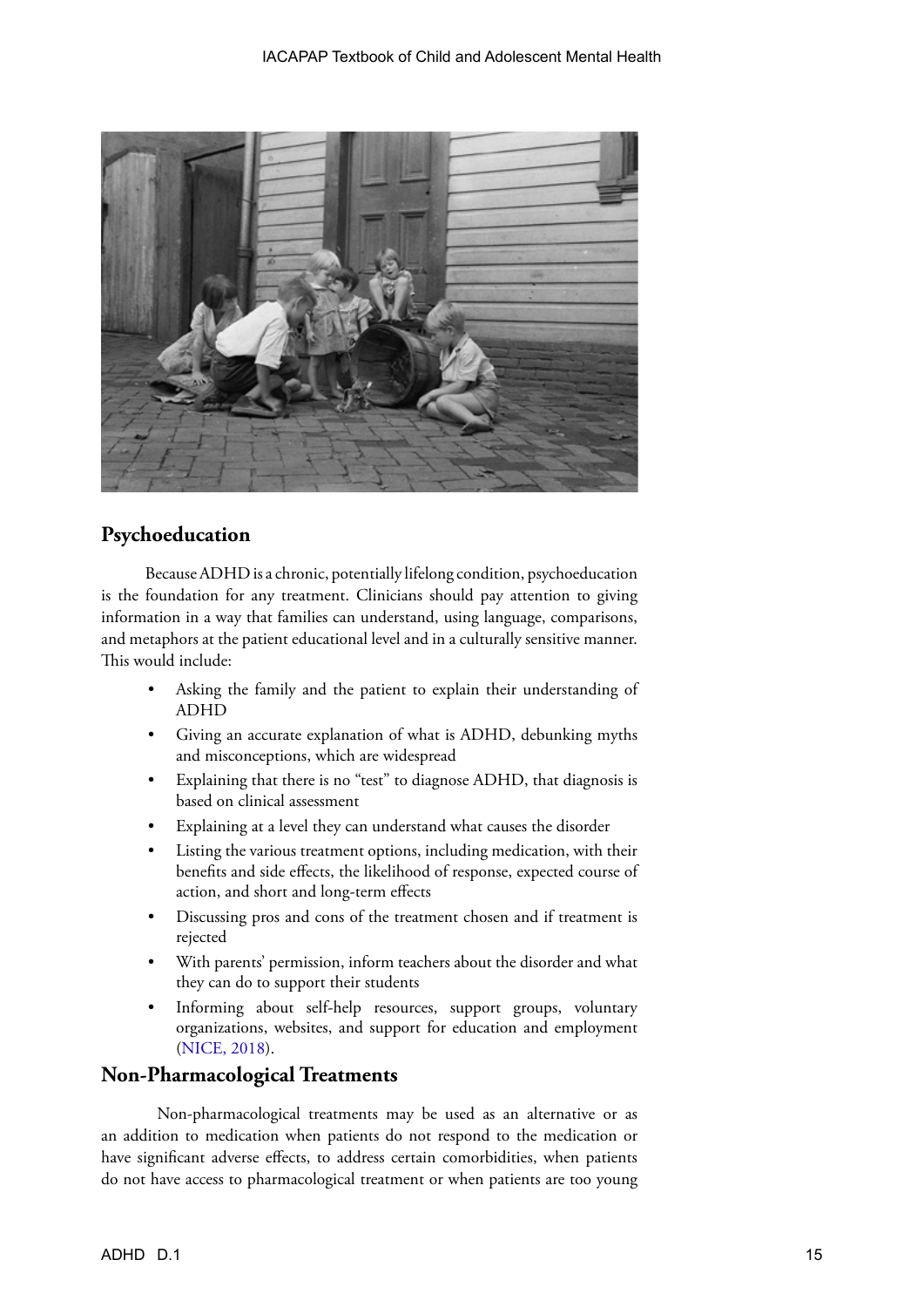to take medication (Faraone et al, 2015). This evolves as patients grow up. For instance, parental interventions have more impact on younger children, while psychoeducation regarding substance misuse or motor vehicle accidents is more relevant for adolescents or young adults. A more detailed description of these treatments can be found in [Chapter D.1.1](https://iacapap.org/content/uploads/D.1.1-ADHD-NON-PHARMA-2016.pdf) of the eBook.

#### *Behavioral and Psychosocial Treatment*

Most guidelines recommend behavioral interventions (especially behavioral parent training) combined with medication. Behavioral interventions are indicated as the first line of treatment mainly for younger children and for those who have mild symptoms and impairment (Caye et al, 2019). However, the more conservative analyses of the literature for school-aged children and adolescents, considering evidence from randomized clinical trials relying on blind evaluations, suggest that effect sizes of ADHD symptoms are not substantial (Rimestad, 2019) but it is important to highlight that they are relevant to improving the quality of parenting and to treat comorbid conditions, especially oppositional defiant disorder and conduct problems (Faraone et al, 2015).

Other psychological approaches used for treating ADHD include behavior classroom interventions, social and organizational skills training, meditation-based therapy, and cognitive therapy. The last three might be particularly suitable for adolescents.

#### *Neurofeedback*

Neurofeedback uses reward-based techniques to normalize elements of the patient's electrophysiological profile that are thought to be associated with attention problems (Faraone et al, 2015). In summary, patients are trained to improve their self-control over brain activity patterns while being monitored via EEG obtained when they concentrate on a task (for instance, a simple computer game). Results of research regarding the positive effects of neurofeedback in ADHD are ambiguous at best (Caye et al, 2019).

#### *Computerized Cognitive Training*

Cognitive training approaches hypothesize a reduction of ADHD symptoms by enhancing achievement in specific neuropsychological functions related to ADHD (e.g., inhibitory control, attention, working memory). They are usually administered via computers or mobile phones and designed to be appealing to children, similar to videogames (Caye et al, 2019). These interventions train specific functions over multiple sessions, challenging the individual and increasing difficulty as they evolve (Faraone et al, 2015). A meta-analysis found that this treatment shows moderate effectiveness in improving the neuropsychological functions targeted but a less clear impact on the core symptoms of the disorder (Caye et al, 2019). Recently, the US Food and Drug Administration (FDA) approved the first videogame for treating ADHD in children (Kollins et al, 2020). Although promising, more studies are needed before this intervention can be recommended.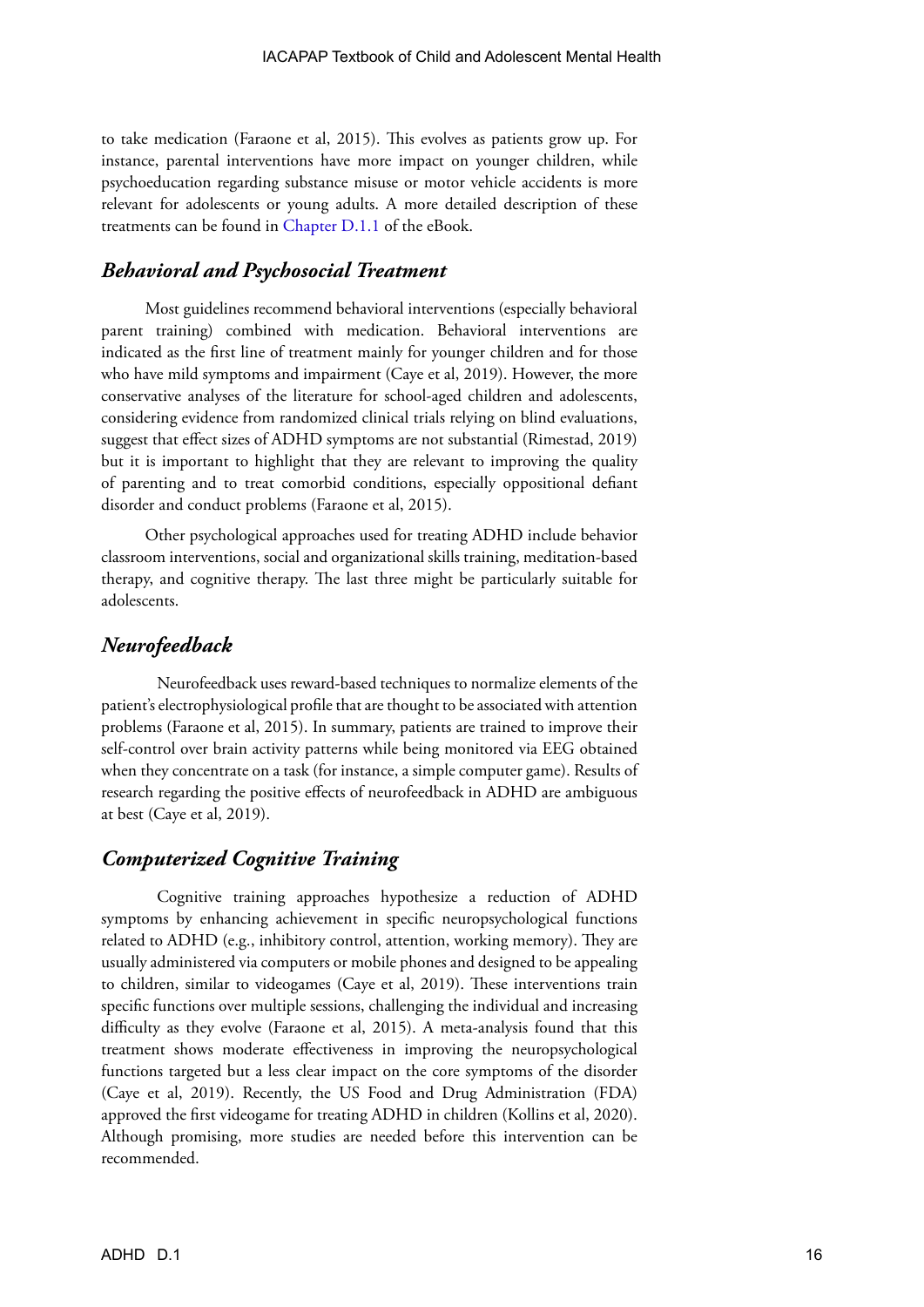#### *Dietary Interventions*

Dietary interventions are divided into *exclusions* and *supplements*. Exclusion diets generally target artificial additives (mainly artificial food colorings). They have a positive but small effect, especially in patients that already had food intolerances (Faraone et al, 2015).

Polyunsaturated fatty acids are the supplements with the best positive effects (Caye et al, 2019). The use of other supplements (e.g., vitamins, herbs, homeopathy) is not supported by research evidence (Faraone et al, 2015).

#### *Brain Stimulation*

Since the trigeminal nerve conducts afferent inputs to multiple connections in the locus coeruleus, reticular activating system, and nucleus tractus solitarius—areas associated with attention—it is theorized that external trigeminal nerve stimulation may be a non-invasive, minimal risk treatment for ADHD (McGough et al, 2019). Despite having been approved by the FDA, the efficacy of this intervention is supported only by a 5-week randomized controlled trial that involved just 30 patients experiencing active trigeminal nerve stimulation. More studies are needed before it can be recommended.

## **PHARMACOLOGICAL TREATMENT**

#### **Stimulants**

 Psychostimulants—methylphenidate and amphetamines—are the most studied drugs for ADHD and among the best researched in psychiatry (e.g., table D.1.5). Methylphenidate is the most widely available. They have the limitation of a short half-life, thus requiring two or three doses during the day for optimal benefit—creating considerable practical problems particularly at school. Extended release preparations—which only require a single morning dose use different mechanisms for slowing down absorption or release. For example, Concerta utilizes an "osmotic pump" mechanism with 22% of the dose available as immediate release.

Although more potent than methylphenidate, the amphetamines are less often used and, due to concerns about potential for abuse, are not commercially available in a number of countries. Apart from immediate release formulations, there are several longer acting, extended release amphetamine products. For example, Vyvanse (lisdexamfetamine) has an extended duration of action (see Table D.1.5).

All stimulants are thought to act, at least in part, through their impact on dopamine and/or noradrenaline pathways. Both neurotransmitters are key modulators of the brain circuits that support attention, reward processing, and activity. Whilst there are similarities between these medications, there are also differences. Methylphenidate and the amphetamines inhibit both the dopamine and noradrenaline reuptake transporters. Amphetamine derivatives also promote the release and reverse pre-synaptic transport of dopamine.

Although Concerta and Vyvanse (lisdexamfetamine) are considered first-line treatment in the majority of international guidelines (see below) and have many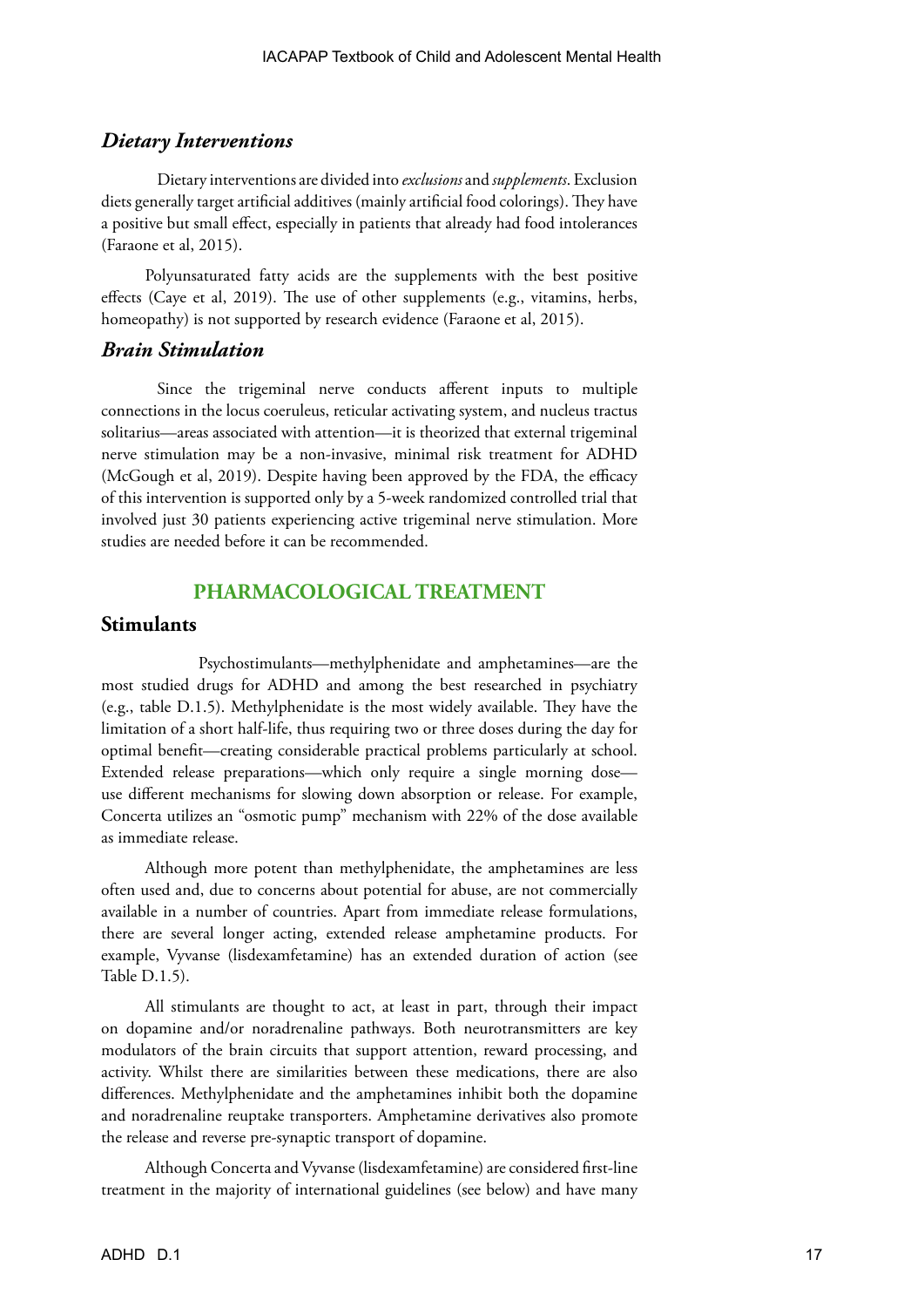| Table D.1.5 Stimulant drugs available to treat ADHD                                                                                                        |                         |                                                 |                           |                                                 |                                            |                                      |
|------------------------------------------------------------------------------------------------------------------------------------------------------------|-------------------------|-------------------------------------------------|---------------------------|-------------------------------------------------|--------------------------------------------|--------------------------------------|
| <b>Drug</b>                                                                                                                                                | <b>Duration type</b>    | Brand name*                                     | <b>Dosage</b><br>schedule | Approximate<br>duration<br>of action<br>(hours) | <b>Typical</b><br>starting<br>dose<br>(mg) | <b>Maximum</b><br>daily dose<br>(mg) |
|                                                                                                                                                            | Short-acting            | <b>Ritalin</b><br>Metadate<br>Methylin          | <b>BID</b> to TID         | $3-5$                                           | 5                                          | 60                                   |
|                                                                                                                                                            |                         | Focalin                                         | <b>BID</b> to TID         | $2 - 3$                                         | 2.5                                        | 20                                   |
| Methylphenidate                                                                                                                                            | Intermediate-<br>acting | <b>Ritalin SR</b><br>Metadate ER<br>Methylin ER | QD to BID                 | $3 - 8$                                         | 10                                         | 60                                   |
|                                                                                                                                                            | Extended<br>release     | Metadate CD<br><b>Ritalin LA</b>                | QD                        | $6 - 8$                                         | 10                                         | 60                                   |
|                                                                                                                                                            |                         | Concerta                                        | QD                        | $8 - 12$                                        | 18                                         | 72                                   |
|                                                                                                                                                            |                         | <b>Focalin SR</b>                               | QD                        | 12                                              | 5                                          | 30                                   |
|                                                                                                                                                            |                         | Daytrana                                        |                           | Patch worn for up to 9 hours                    | 10                                         | 30                                   |
| Amphetamines                                                                                                                                               | Short-acting            | Dexedrine<br>Dextrostat                         | <b>BID</b> to TID         | $4-6$                                           | 5                                          | 30                                   |
|                                                                                                                                                            |                         | Adderall                                        | QD to BID                 | $4-6$                                           | 5                                          | 40                                   |
|                                                                                                                                                            | Intermediate-<br>acting | Dexedrine<br>spansule                           | QD to BID                 | 10                                              | 5                                          | 40                                   |
|                                                                                                                                                            | Extended                | Adderal-XR                                      | QD                        | 10                                              | 10                                         | 30                                   |
|                                                                                                                                                            | release                 | Vyvanse                                         | QD                        | 13                                              | 30                                         | 70                                   |
| QD: once a day; BID: twice a day; TID: three times a day.<br>المستحقق المستحدث والمقتصد والمحاور والمستحدث والمالح المتحدث والقارع والمتحدث<br>and a state |                         |                                                 |                           |                                                 |                                            |                                      |

| *All may not be available in some countries and brand names may be different. |  |  |
|-------------------------------------------------------------------------------|--|--|
|                                                                               |  |  |

| Table D.1.6 Non-stimulant drugs used to treat ADHD                                                                                                                           |                      |                    |                           |                                      |                                      |  |
|------------------------------------------------------------------------------------------------------------------------------------------------------------------------------|----------------------|--------------------|---------------------------|--------------------------------------|--------------------------------------|--|
| <b>Drug</b>                                                                                                                                                                  | <b>Duration type</b> | Brand name*        | <b>Dosage</b><br>schedule | <b>Typical starting dose</b><br>(mg) | <b>Maximum</b><br>daily dose<br>(mg) |  |
| Guanfacine                                                                                                                                                                   | Extended release     | Intuniy            | QD                        |                                      | age 8-12:4<br>$13 - 17:7$            |  |
| Clonidine                                                                                                                                                                    | Extended release     | Kapway<br>Catapres | <b>BID</b>                | 0.1                                  | 0.4 split in two<br>doses            |  |
| 70 kg or less: 1.4<br>mg/kg or 100<br>70 kg or less: 0.5 mg/kg<br>QD to BID<br>Atomoxetine<br><b>Strattera</b><br>Short acting<br>over 70 kg: 40 mg<br>over 70 kg: 100<br>mg |                      |                    |                           |                                      |                                      |  |
| QD: once a day; BID: twice a day; TID: three times a day.<br>*All may not be available in some countries and brand names may be different.                                   |                      |                    |                           |                                      |                                      |  |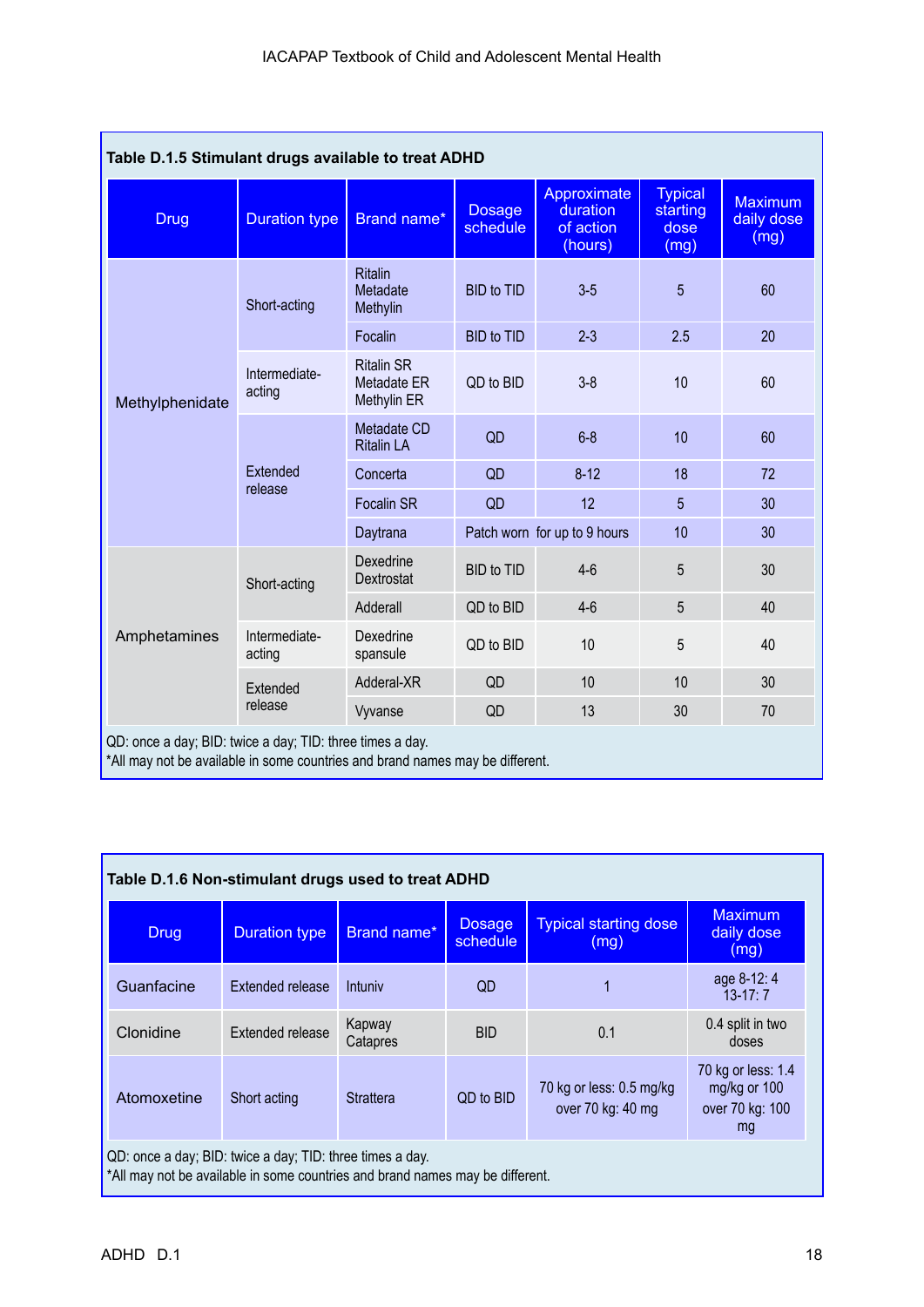similarities, they also have differences. Lisdexamfetamine has both a slightly larger effect size than methylphenidate in clinical trials with children and adolescents, a higher rate of irritability, and a bigger decrease in appetite. Concerta has a quicker onset of action but a slightly shorter duration in pharmacokinetic studies, although there is large inter-individual variability.

#### **Non-Stimulants**

There are two classes of non-stimulant medication used in ADHD, the noradrenaline reuptake inhibitor atomoxetine and the ɑ2-adrenergic agonists clonidine and guanfacine. See table D.1.6. Other medications have been used off-label such as tricyclic antidepressants (imipramine), bupropion (another antidepressant), and modafinil (usually administered to treat narcolepsy), with limited efficacy. Their use for ADHD is not approved in the US and the European Union (Caye et al, 2019). Recently, there is growing interest in the use of cannabinoids.

## **WHICH MEDICATION TO USE?**

#### *Based on Effectiveness*

A meta-analysis including 133 studies with 24,000 participants found that psychostimulants were highly effective in reducing ADHD symptoms. Methylphenidate and amphetamines have a slightly different effect according to age group. Methylphenidate achieves a greater improvement in children and adolescents than in adults, while the amphetamines show similar benefit in both age groups. Among non-stimulant medications, atomoxetine produces a moderate improvement in both children and adults. Guanfacine and clonidine, both extended release, lead to a moderate reduction of symptoms in children only (Cortese et al, 2018).

Various well-designed studies, most based on large datasets, have investigated the extent to which reducing ADHD symptoms was associated with better outcomes in real life. They clearly documented the effectiveness of stimulants, mainly methylphenidate, in different functional outcomes such as improved quality of life (Jonsson et al, 2017; Coghill et al, 2017; Coghill, 2010) and higher academic achievement (Lu et al, 2017), reduced criminality (Lichtenstein et al, 2012; Mohr-Jensen et al, 2019), reduced vehicle accidents (Chang et al, 2017), reduced emergency room admissions related to substance abuse or trauma (Quinn et al, 2017; Chang et al, 2014), reduced risk of injuries and brain lesions (Ghirardi et al, 2020; Dalsgaard et al, 2015), fewer sexually transmitted diseases (Chen et al, 2018), fewer suicides (Liang et al, 2018), and reduced mortality rates (Chen et al, 2020).

#### *Based on side Effects*

Adverse effects must always be discussed in detail with the patient and parents before prescribing medication. The most common adverse effects of stimulants are insomnia, headaches, irritability, agitation, nervousness, tremor, loss of appetite, nausea, and weight loss. These tend to be mild, dose dependent and transitory. Stimulants can exacerbate tics, psychotic and manic symptoms, and seizures in children at risk for such conditions. Most of them can be managed by adjusting the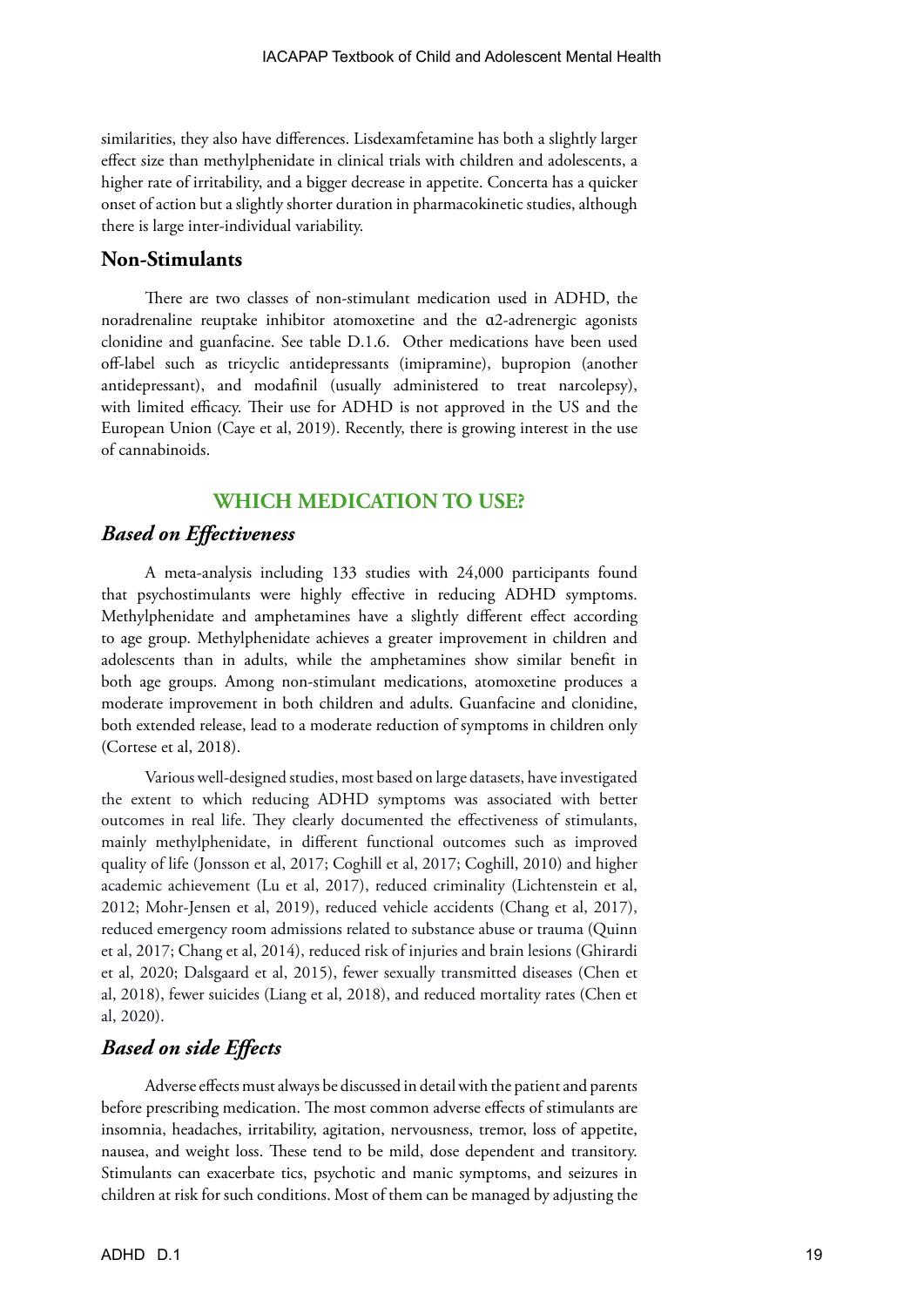| Table D.1.7<br>Monitoring and managing medication side effects |                                                                                       |                                                                                                                                                                                                                                                                                                                                                                                          |                                                                                                                                                                                                                                                                                                                    |  |  |
|----------------------------------------------------------------|---------------------------------------------------------------------------------------|------------------------------------------------------------------------------------------------------------------------------------------------------------------------------------------------------------------------------------------------------------------------------------------------------------------------------------------------------------------------------------------|--------------------------------------------------------------------------------------------------------------------------------------------------------------------------------------------------------------------------------------------------------------------------------------------------------------------|--|--|
| <b>Side effect</b>                                             | <b>May occur with:</b>                                                                | <b>Monitoring</b>                                                                                                                                                                                                                                                                                                                                                                        | <b>Management</b>                                                                                                                                                                                                                                                                                                  |  |  |
| Loss of<br>appetite or<br>weight loss                          | Methylphenidate<br>٠<br>Atomoxetine<br>$\bullet$<br>Amphetamines<br>$\bullet$         | Measure weight before<br>treatment and then every<br>3-6 months<br>Plot on a growth chart<br>$\bullet$                                                                                                                                                                                                                                                                                   | Avoid taking the medication before<br>meals<br>Give patient and parents dietary<br>٠<br>advice or refer for dietary advice                                                                                                                                                                                         |  |  |
| Growth<br>retardation                                          | Methylphenidate<br>$\bullet$<br>Atomoxetine<br>$\bullet$<br>Amphetamines<br>$\bullet$ | Measure height before<br>treatment and then every<br>3-6 months<br>Plot on a growth chart<br>$\bullet$                                                                                                                                                                                                                                                                                   | Consider stopping medication<br>$\bullet$<br>during weekends and school<br>holidays<br>Consider dosage reduction or<br>$\bullet$<br>stop medication if there is clear<br>evidence of growth retardation                                                                                                            |  |  |
| Insomnia                                                       | Methylphenidate<br>$\bullet$<br>Amphetamines<br>٠                                     | Gather information about<br>sleep patterns before and<br>after starting treatment                                                                                                                                                                                                                                                                                                        | Consider changing the dose<br>$\bullet$<br>schedule avoiding medication in<br>the afternoon<br>Reduce dose<br>$\bullet$<br>Change to atomoxetine<br>$\bullet$                                                                                                                                                      |  |  |
| Hepatotoxicity                                                 | Atomoxetine<br>$\bullet$                                                              | Inform parents about risk of<br>$\bullet$<br>liver damage<br>Monitor ALT and AST levels<br>$\bullet$<br>before and after starting<br>treatment                                                                                                                                                                                                                                           | Stop atomoxetine immediately if<br>$\bullet$<br>jaundice or laboratory evidence of<br>liver damage emerges<br>Change to another medication but<br>$\bullet$<br>do not resume atomoxetine                                                                                                                           |  |  |
| Abnormal<br>blood pressure<br>or cardiac<br>function           | Methylphenidate<br>$\bullet$<br>Atomoxetine<br>$\bullet$<br>Amphetamines<br>$\bullet$ | Before starting medication,<br>$\bullet$<br>collect detailed information<br>about:<br>Personal and family<br>history of cardiovascular<br>events (particularly<br>sudden cardiac death)<br>Physical findings<br>suggestive of Marfan's<br>syndrome or long Q-T<br>syndrome<br>At follow up appointments<br>monitor heart rate, blood<br>pressure and the presence<br>of abnormal murmurs | In case of suspected<br>cardiovascular abnormality refer<br>patient to a cardiologist before<br>commencing medication<br>In case of blood pressure higher<br>than the 95th percentile (or any<br>clinically relevant increase) or<br>arrhythmia/tachycardia, stop<br>the medication and refer to a<br>cardiologist |  |  |
| <b>Seizures</b>                                                | Methylphenidate<br>$\bullet$<br>Atomoxetine                                           | Warn parents about risk of<br>seizures                                                                                                                                                                                                                                                                                                                                                   | Stop medication.<br>$\bullet$<br>Consider using dexamphetamine.                                                                                                                                                                                                                                                    |  |  |
| <b>Tics</b>                                                    | Methylphenidate<br>٠<br>Amphetamines<br>$\bullet$                                     | Monitor the presence of tics<br>before and after starting<br>treatment                                                                                                                                                                                                                                                                                                                   | Reduce/stop the stimulant if tics<br>get worse<br>Discuss with parents and patient<br>the benefits and risks of continuing<br>stimulant treatment<br>Consider atomoxetine                                                                                                                                          |  |  |
| Anxiety<br>symptoms                                            | Methylphenidate<br>$\bullet$<br>Amphetamines<br>$\bullet$                             | Investigate presence of<br>anxiety symptoms before<br>and after starting treatment                                                                                                                                                                                                                                                                                                       | Titrate the dose more slowly<br>$\bullet$<br>In case of worsening or emerging<br>$\bullet$<br>anxiety symptoms consider<br>concomitant treatment of anxiety<br>Change to atomoxetine<br>$\bullet$                                                                                                                  |  |  |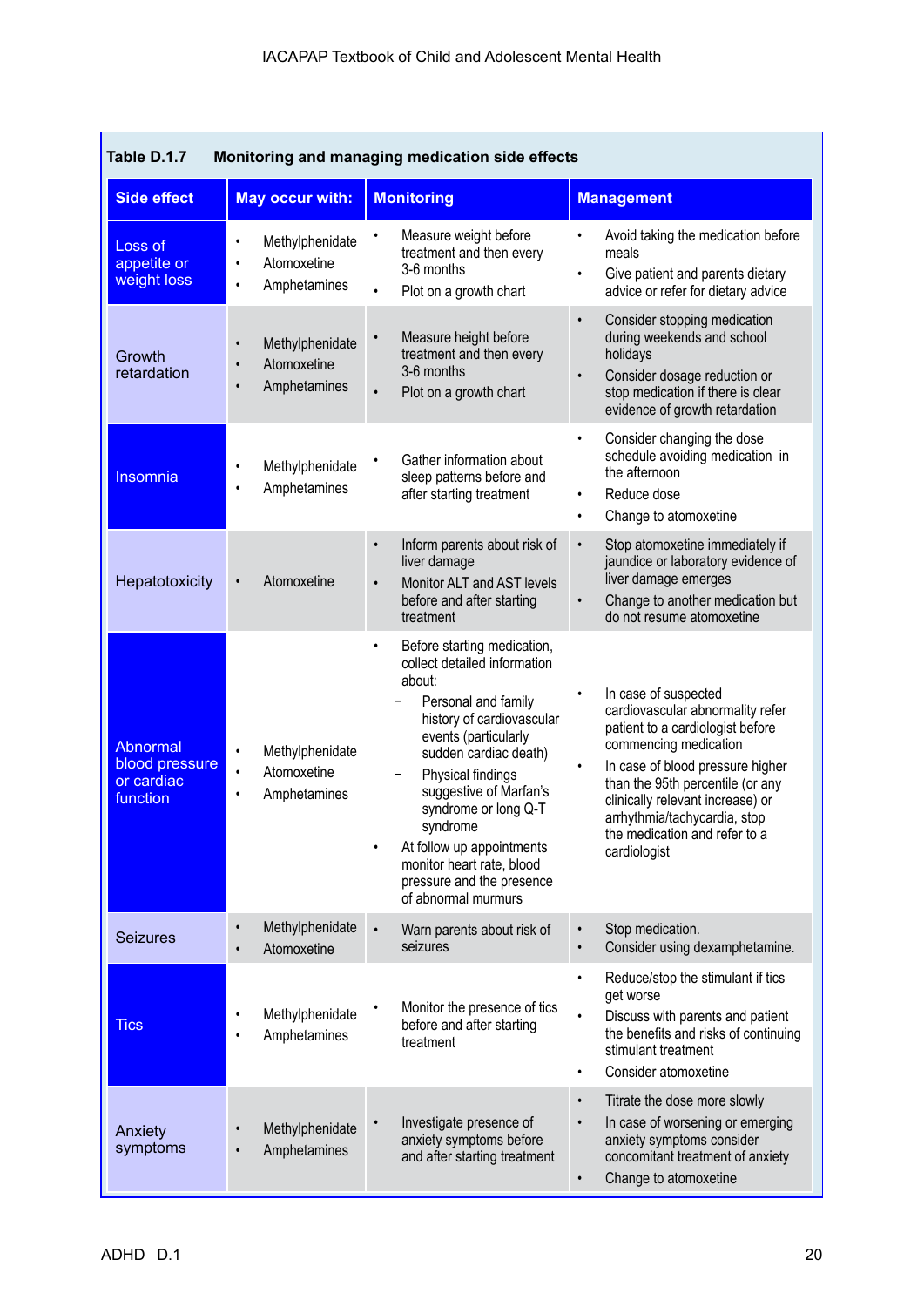| Taple D.T.7<br><u>Monitoring and managing medication side effects (continuation)</u> |                                                   |                                                                                                                                                                                                    |                                                                                                                                                                                                                                                                             |  |  |
|--------------------------------------------------------------------------------------|---------------------------------------------------|----------------------------------------------------------------------------------------------------------------------------------------------------------------------------------------------------|-----------------------------------------------------------------------------------------------------------------------------------------------------------------------------------------------------------------------------------------------------------------------------|--|--|
| <b>Side effect</b>                                                                   | <b>May occur with</b>                             | <b>Monitoring</b>                                                                                                                                                                                  | <b>Management</b>                                                                                                                                                                                                                                                           |  |  |
| <b>Psychotic</b><br>symptoms                                                         | Methylphenidate<br>٠<br>Amphetamines<br>$\bullet$ | Monitor psychotic<br>٠<br>symptoms before and<br>after starting treatment                                                                                                                          | In case of high risk for, or emerging<br>psychotic symptoms, stop stimulants<br>Consider atomoxetine<br>٠<br>If symptoms persist after stopping<br>$\bullet$<br>stimulants, treat psychotic symptoms.                                                                       |  |  |
| Aggressive or<br>hostile behavior<br>and suicidal<br>thinking                        | Atomoxetine<br>$\bullet$                          | Ask patients about<br>$\bullet$<br>suicidal or aggressive<br>ideation or impulses                                                                                                                  | Warn parents about risk for such<br>$\bullet$<br>behaviors before starting treatment<br>Discuss with parents how to keep<br>$\bullet$<br>their child safe from self-harm<br>If symptoms persists after one<br>$\bullet$<br>month consider changing to another<br>medication |  |  |
| Drug misuse or<br>diversion                                                          | Methylphenidate<br>٠<br>Amphetamines<br>$\bullet$ | Monitor the number<br>$\bullet$<br>of pills prescribed and<br>gather information<br>about behaviors that<br>may suggest abuse/<br>diversion<br>Do family members<br>$\bullet$<br>abuse substances? | Ask parents to monitor or supervise<br>taking the medication<br>In case of high risk for abuse,<br>suspected abuse or diversion,<br>atomoxetine should be prescribed                                                                                                        |  |  |

| Table D.1.7 | Monitoring and managing medication side effects (continuation) |  |
|-------------|----------------------------------------------------------------|--|
|-------------|----------------------------------------------------------------|--|

dose or changing the stimulant drug (see also Table D.1.8). Growth suppression and cardiovascular effects are the long-term adverse effects most relevant.

*Growth retardation.* Stimulants can stunt children's growth and may reduce final adult height (by up to 4 cm of expected adult height; Greenhill et al, 2019). This risk needs to be discussed with parents and patients, and children's growth monitored regularly while on stimulants. Growth might resume once stimulants are stopped. Thus, ceasing taking the drug during summer school holidays may minimize this risk. Other options include reducing the dose, switching to a nonstimulant medication, or stopping it.

*Sudden death.* Despite concerns in this regard, several large studies and meta-analyses have shown no evidence that current use of an ADHD medication is associated with an increased risk of serious cardiovascular events. Although the risk cannot be ruled out altogether, its magnitude is very low (Cooper et al, 2011). Nevertheless, as part of the clinical history, it is necessary to ascertain cardiac risk factors. Additionally, heart rate and blood pressure should be monitored at baseline, after each dose change, and every six months. ECGs are not required except when there are cardiac risk factors, particularly a family history of sudden death before the age of 40 years (NICE, 2018). An option in these cases is to prescribe a non-stimulant. Atomoxetine can lead to an increase in blood pressure and heart rate, while guanfacine and clonidine may decrease these two parameters.

## *Diversion of ADHD Medication*

Diversion of stimulant medication (i.e., by selling it, giving it to friends or relatives, having it stolen by others) has increased in the last decades, especially in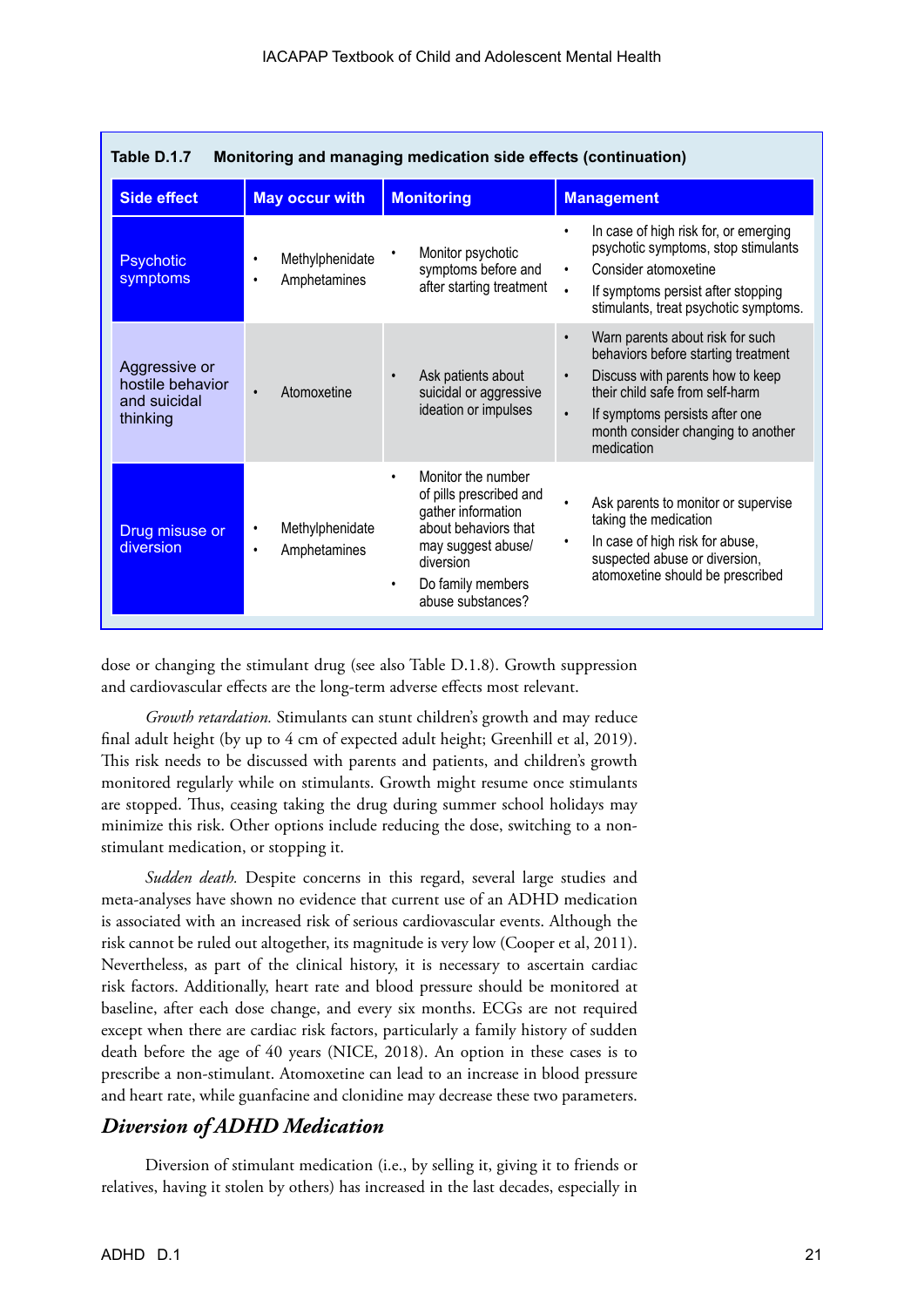high income countries, where stimulants are more often prescribed. While in most of these cases stimulants are used to improve academic performance, recreational use also happens. Parents and patients need to be made aware of this risk and take appropriate precautions monitoring and keeping the medication in a safe place (Faraone & Wilens, 2007). If there are substance misusing individuals in the household, clinicians may consider prescribing long-acting stimulants, which have lower abuse potential than immediate-release stimulants.

## *Implications of Comorbidities*

Specific disorders such as depression and bipolar disorder may present with or exacerbate ADHD symptoms. In these cases, the best course of action may be to treat the comorbid disorder first; the clinician can then assess the ADHD by focusing on the remaining symptoms (Caye et al, 2019).

Generally, stimulants do not exacerbate comorbid tic disorders. However, this can happen in some patients and should be monitored (Caye et al, 2019). If that were the case, treatment with atomoxetine or alpha agonists is an alternative (Pringsheim & Steeves, 2011). It is widely accepted that atomoxetine might be an option when ADHD co-occurs with anxiety disorders due to its positive effect on anxiety symptoms, while stimulants might make them worse.

| Table D.1.8 Summary of Recommendations for Treatment |                                                                                                                                                    |                                                                                                                                                                                                                                                                                                                                                                                                                                                                                 |                                                                                                                                                                                                                                                                                                                                                                                                           |  |  |  |  |
|------------------------------------------------------|----------------------------------------------------------------------------------------------------------------------------------------------------|---------------------------------------------------------------------------------------------------------------------------------------------------------------------------------------------------------------------------------------------------------------------------------------------------------------------------------------------------------------------------------------------------------------------------------------------------------------------------------|-----------------------------------------------------------------------------------------------------------------------------------------------------------------------------------------------------------------------------------------------------------------------------------------------------------------------------------------------------------------------------------------------------------|--|--|--|--|
| <b>Severity</b>                                      | 4-5 years of age                                                                                                                                   | 6-11 years of age                                                                                                                                                                                                                                                                                                                                                                                                                                                               | 12-18 years of age                                                                                                                                                                                                                                                                                                                                                                                        |  |  |  |  |
| Mild to<br><b>Moderate</b>                           | Psychoeducation<br>$\bullet$<br>Parent training<br>$\bullet$<br>programs<br>Teacher-<br>$\bullet$<br>administered<br>behavior therapy<br>$\bullet$ | Psychoeducation & parent training<br>٠<br>programs<br>If no access to parent training:<br>$\bullet$<br>stimulants<br>If no adequate response to a first<br>$\bullet$<br>stimulant or significant adverse<br>effects, switch to a different stimulant<br>If no adequate response or<br>٠<br>significant side effects: switch to<br>atomoxetine<br>If no adequate response or<br>$\bullet$<br>significant side effects, try other<br>medications (e.g., guanfacine,<br>clonidine) | Psychoeducation & CBT<br>If no access to CBT: stimulants<br>$\bullet$<br>If no adequate response or<br>$\bullet$<br>significant side effects: switch<br>to another stimulant<br>$\bullet$<br>If no adequate response or<br>significant side effects, try<br>atomoxetine<br>If no adequate response or<br>$\bullet$<br>significant side effects, try other<br>medications (e.g., guanfacine,<br>clonidine) |  |  |  |  |
| <b>Severe</b>                                        | If $no$<br>improvement and<br>symptoms are<br>severe, consider<br>methylphenidate.                                                                 | Psychoeducation<br>$\bullet$<br>$\bullet$<br>Stimulants and, if possible, combine<br>with parent training program<br>If no adequate response or<br>$\bullet$<br>significant side effects: switch to a<br>different stimulant<br>If no adequate response or<br>$\bullet$<br>significant side effects: try<br>atomoxetine, and after, other<br>medications (e.g., guanfacine,<br>clonidine)                                                                                       | Psychoeducation<br>Stimulants and, if possible,<br>$\bullet$<br>combine with CBT<br>If no adequate response or<br>$\bullet$<br>significant side effects: switch<br>to another stimulant<br>If no adequate response or<br>$\bullet$<br>significant side effects: try<br>atomoxetine, and after, other<br>medications (e.g., guanfacine,<br>clonidine)                                                      |  |  |  |  |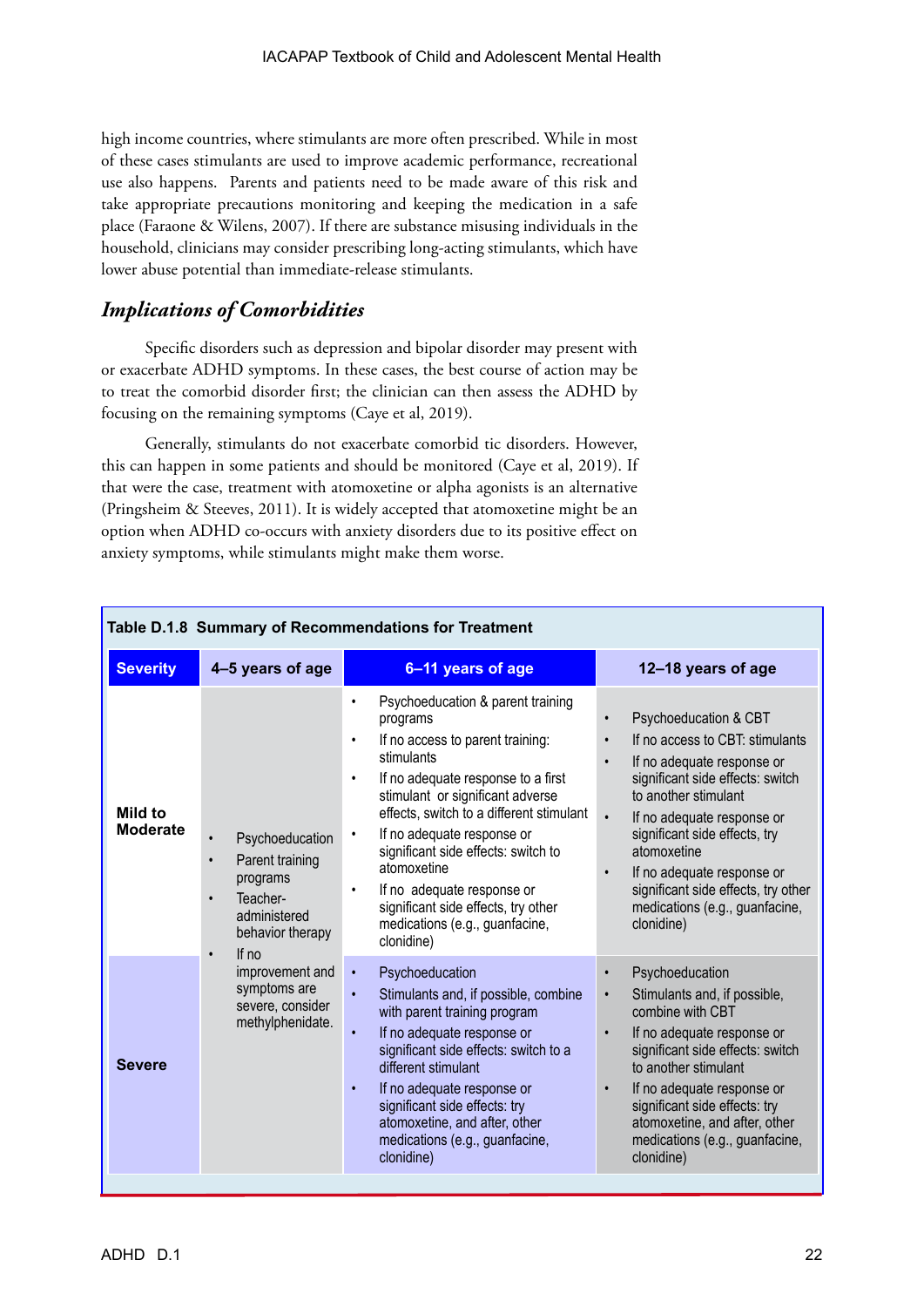#### **Recommendations by Guidelines**

Based on the findings presented, stimulants are the first-line psychopharmacological option in all international guidelines (e.g., [Wolraich et al, 2019](https://pediatrics.aappublications.org/content/144/4/e20192528); NICE, 2018). According to NICE guidelines, the first line pharmacological treatment for children aged five years and over is methylphenidate, either short- or long-acting.

Lisdexamfetamine is the second choice if the patient does not show enough benefit after 6 weeks of treatment with methylphenidate. If poorly tolerated, lisdexamfetamine can be replaced by dexamfetamine.

Atomoxetine and guanfacine can be offered if the patient cannot tolerate or accept methylphenidate or lisdexamfetamine or if there is no improvement in ADHD symptoms after 6 weeks of treatment with methylphenidate and lisdexamfetamine. A summary of treatment strategies according to developmental stage can be found in table D.1.8

## **SPECIAL CLINICAL ISSUES**

#### *Use of Apps to Improve Adherence to Medication*

Adherence to medication is always a problem in chronic conditions, particularly in the young. That is also the case for ADHD treatment. A recent meta-analysis identified a growing use of Apps for ADHD (Păsărelu et al, 2020). A pilot study indicated improved medication adherence when using smartphone apps designed to act as a pill reminder as well as providing psychoeducation (Weisman et al, 2018).

## *Medication Holidays*

A double-blind trial randomized children with ADHD into two groups, one taking methylphenidate seven days a week and the other taking it only on weekdays and receiving placebo on weekends. Taking methylphenidate only during weekdays reduced complaints of insomnia and appetite suppression without a significant increase of ADHD symptoms during the weekend or in the first day of school (Martins et al, 2004). Thus, clinicians may consider medicationfree weekends in cases where symptoms are pronounced mostly at school or if medication causes significantly decreased appetite or insomnia. Longer drug holidays—e.g., stopping medication during the summer vacation—should be assessed taking into consideration the cost-benefit (i.e., more problem behaviors versus fewer adverse effects). In addition, this allows to test if the child still needs the medication. However, this is an area that needs more research; a clinical trial did not find benefits in relation to height with drug holidays (Waxmonsky et al, 2019).

## *Pregnancy*

There are considerable data showing that ADHD medications are largely safe during pregnancy, although there appears to be a slightly increased risk of pre-eclampsia and of higher neonatal morbidity, especially central nervous system-



There is growing interest in the development of apps to assist with, and monitor adherence to medication and other practical issues. Click on the image to access one such app in Portuguese.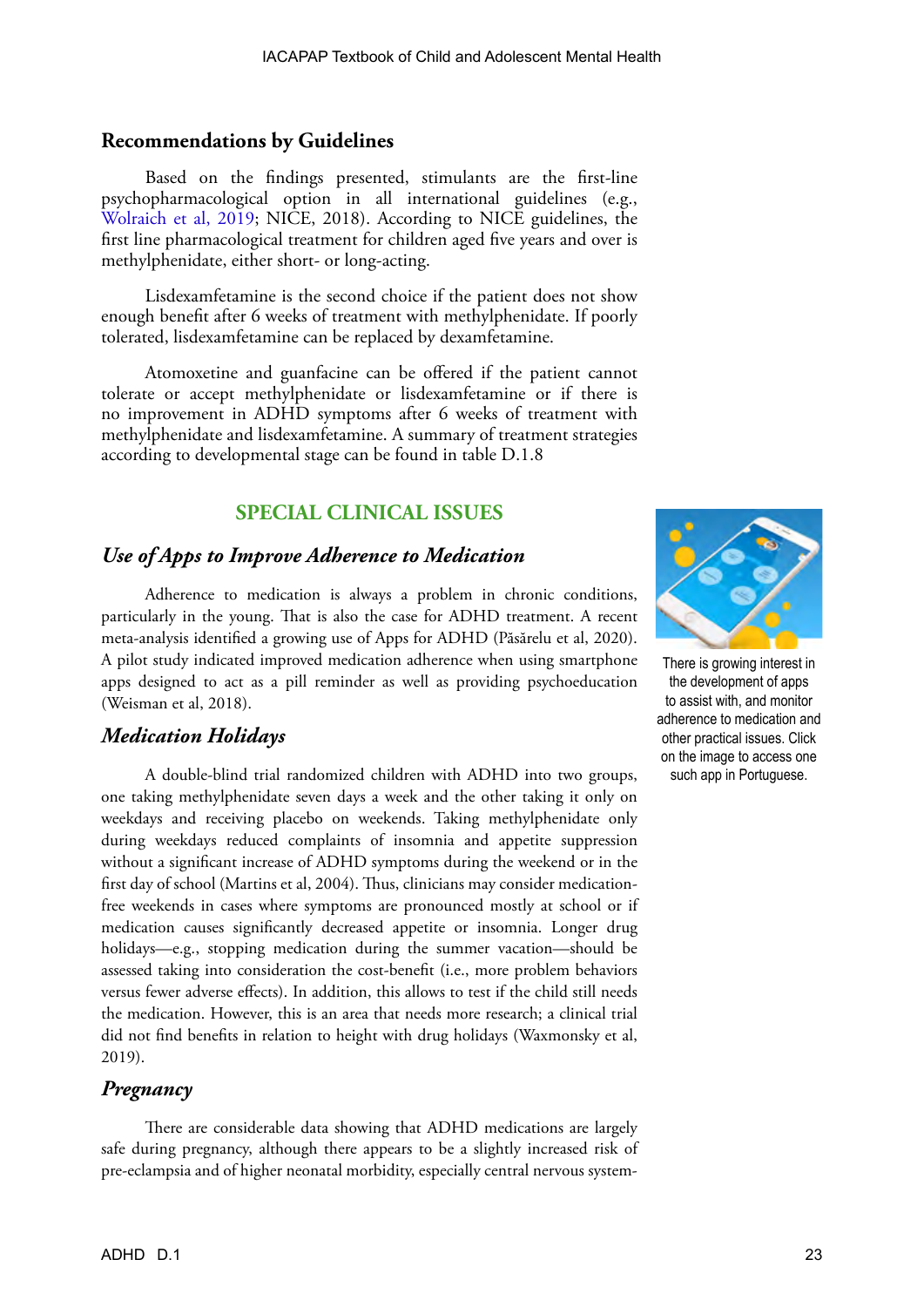related disorders such as seizures (Cohen et al, 2017; Nörby et al, 2017). Thus, clinicians should make patients who are, or plan to become, pregnant aware of this risk and possibly recommend ceasing medication during pregnancy.

## *Pharmacogenetics*

There are many studies on the role of pharmacogenetics in ADHD using gene-gene, gene-environment, genome-wide associations, neuroimaging, and pharmacokinetic approaches. Currently, there are no genetic markers with sufficient diagnostic accuracy or capable to predict response to treatment to incorporate in daily clinical practice (Zayats & Neale, 2019).

## *Duration of treatment*

There are no evidence-based guidelines about when treatment should cease. Good clinical practice suggests that it is important to assess the need for medication periodically (e.g., once a year) particularly when patients get older, taking into account the response, the young person's opinion, and side effects. A substantial number of patients may benefit from continuing treatment into adultood (Posner et al, 2020).

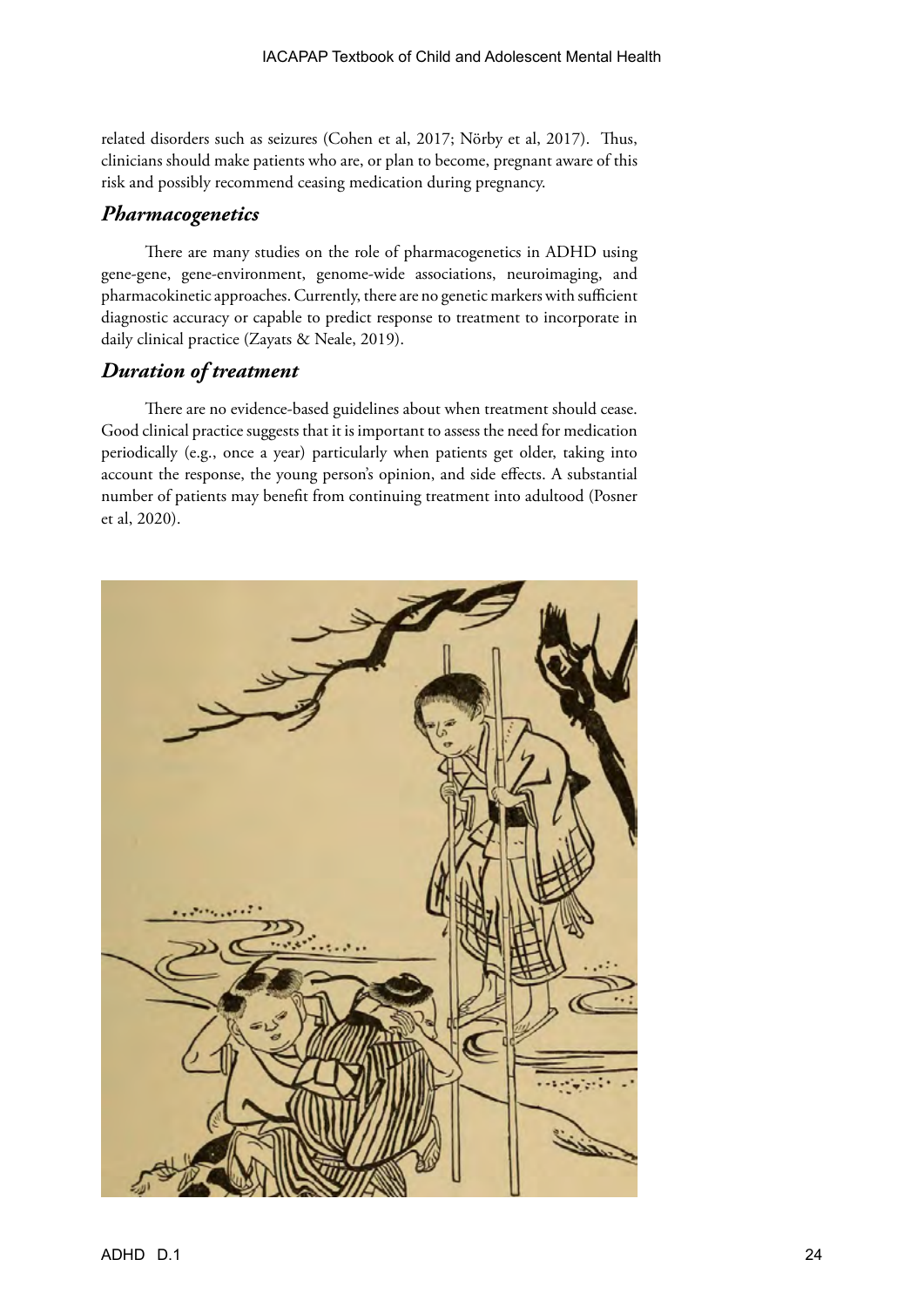#### **REFERENCES**

- Agnew-Blais JC, Polanczyk GV, Danese A et al (2016). Evaluation of the Persistence, Remission, and Emergence of Attention-Deficit/Hyperactivity Disorder in Young Adulthood. *JAMA Psychiatry,* 73(7): 713-720.
- American Psychiatric Association (2013). *Diagnostic and statistical manual of mental disorders: DSM-5*. Washington, D.C., American Psychiatric Press**.**
- Antshel KM (2018). Attention Deficit/Hyperactivity Disorder (ADHD) and Entrepreneurship.  *Academy of Management Perspectives,* 32(2): 243-265.
- Asherson P, Agnew-Blais J (2019). Annual Research Review: Does late-onset attention-deficit/hyperactivity disorder exist? *Journal of Child Psychology and Psychiatry,* 60(4): 333-352.
- Bader M, Hadjikhani N (2014). The concept of instability: a French perspective on the concept of ADHD. *ADHD Attention Deficit and Hyperactivity Disorders.* 6(1):11–7 <https://doi.org/10.1007/s12402-013-0121-y>
- Barkley RA (1997). Behavioral inhibition, sustained attention, and executive functions: constructing a unifying theory of ADHD. *Psychological Bulletin,* 121(1): 65- 94.
- Bauermeister JJ, Canino G, Polanczyk G et al (2010). ADHD across cultures: is there evidence for a bidimensional organization of symptoms? *Journal of Clinical Child & Adolescent Psychology,* 39(3): 362-372.
- Boot N, Nevicka B, Baas M (2017). Creativity in ADHD: Goal-Directed Motivation and Domain Specificity. *Journal of Attention Disorders*, https://doi. org/10.1177/1087054717727352
- Bradley C (1937). The behavior of children receiving Benzedrine. *American Journal of Psychiatry*, 94:577- 588.
- Castellanos FX, Lee PP, Sharp W et al (2002). Developmental trajectories of brain volume abnormalities in children and adolescents with attention-deficit/hyperactivity disorder. *JAMA,* 288(14): 1740-1748.
- Caye A, Agnew-Blais J, Arseneault L et al (2019b). A risk calculator to predict adult attention-deficit/ hyperactivity disorder: generation and external validation in three birth cohorts and one clinical sample. *Epidemiology and Psychiatric Sciences,* 29: e37.
- Caye A, Petresco S, de Barros AJD et al (2019a). Relative age and Attention-Deficit/Hyperactivity Disorder: Data from three epidemiological cohorts and a metaanalysis. *Journal of the American Academy of Child and Adolescent Psychiatry*. doi: 10.1016/j.jaac.2019.07.939
- Caye A, Rocha TB, Anselmi L et al (2016). Attention-deficit/ hyperactivity disorder trajectories from childhood to young adulthood: evidence from a birth cohort supporting a late-onset syndrome. *JAMA Psychiatry,* 73(7): 705-712.
- Caye A, Swanson JM, Coghill D et al (2019)*.* Treatment strategies for ADHD: an evidence-based guide to select optimal treatment. *Molecular Psychiatry,* 24, 390–408.
- Caye A, Swanson J, Thapar A et al (2016). Life Span Studies of ADHD-Conceptual Challenges and Predictors of Persistence and Outcome. *Current Psychiatry Reports,* 18(12): 111.
- Chang Z, Lichtenstein P, D'Onofrio BM et al (2014). Maternal age at childbirth and risk for ADHD in offspring: a population-based cohort study. *International Journey of Epidemiology* 43(6): 1815-1824.
- Chang Z, Lichtenstein P, Halldner L et al (2014). Stimulant ADHD medication and risk for substance abuse. *Journal of Child Psychology and Psychiatry,* 55(8):878- 885.
- Chang Z, Quinn PD, Hur K et al (2017). Association between medication use for attention-deficit/hyperactivity disorder and risk of motor vehicle crashes. *JAMA Psychiatry*, 74:597–603.
- Chen L, Hu X, Ouyang L et al (2016). A systematic review and meta-analysis of tract-based spatial statistics studies regarding attention-deficit/hyperactivity disorder. *Neuroscience & Biobehavioral Reviews,* 68: 838-847.
- Chen MH, Hsu JW, Huang KL et al (2018). Sexually Transmitted Infection Among Adolescents and Young Adults with Attention-Deficit/Hyperactivity Disorder: A Nationwide Longitudinal Study. *Journal of the American Academy of Child and Adolescent Psychiatry,*  57(1):48-53.
- Chen V, Chan H, Wu S et al (2020). Methylphenidate and mortality in children with attention-deficit hyperactivity disorder: Population-based cohort study. The British Journal of Psychiatry, 1-9.
- Chen VC, Chan HL, Wu SI et al (2019). Attention-Deficit/ Hyperactivity Disorder and Mortality Risk in Taiwan. *JAMA Network Open,* 2(8): e198714.
- Clements SD, Peters JE (1962). Minimal brain dysfunctions in the school-age child. Diagnosis and treatment. *Archives of General Psychiatry*, 6:185-197.
- Coghill DR, Banaschewski T, Soutullo C et al (2017). Systematic review of quality of life and functional outcomes in randomized placebo-controlled studies of medications for attention-deficit/hyperactivity disorder. *European Child & Adolescent Psychiatry,* 26:1283–307.
- Coghill D (2010). The impact of medications on quality of life in attention-deficit hyperactivity disorder: a systematic review. *CNS Drugs,* 24(10):843-866. doi:10.2165/11537450-000000000-00000
- Cohen JM, Hernández-Díaz S, Bateman BT et al (2017). Placental complications associated with psychostimulant use in pregnancy. *Obstetrics and Gynecology*, 130(6):1192-1201.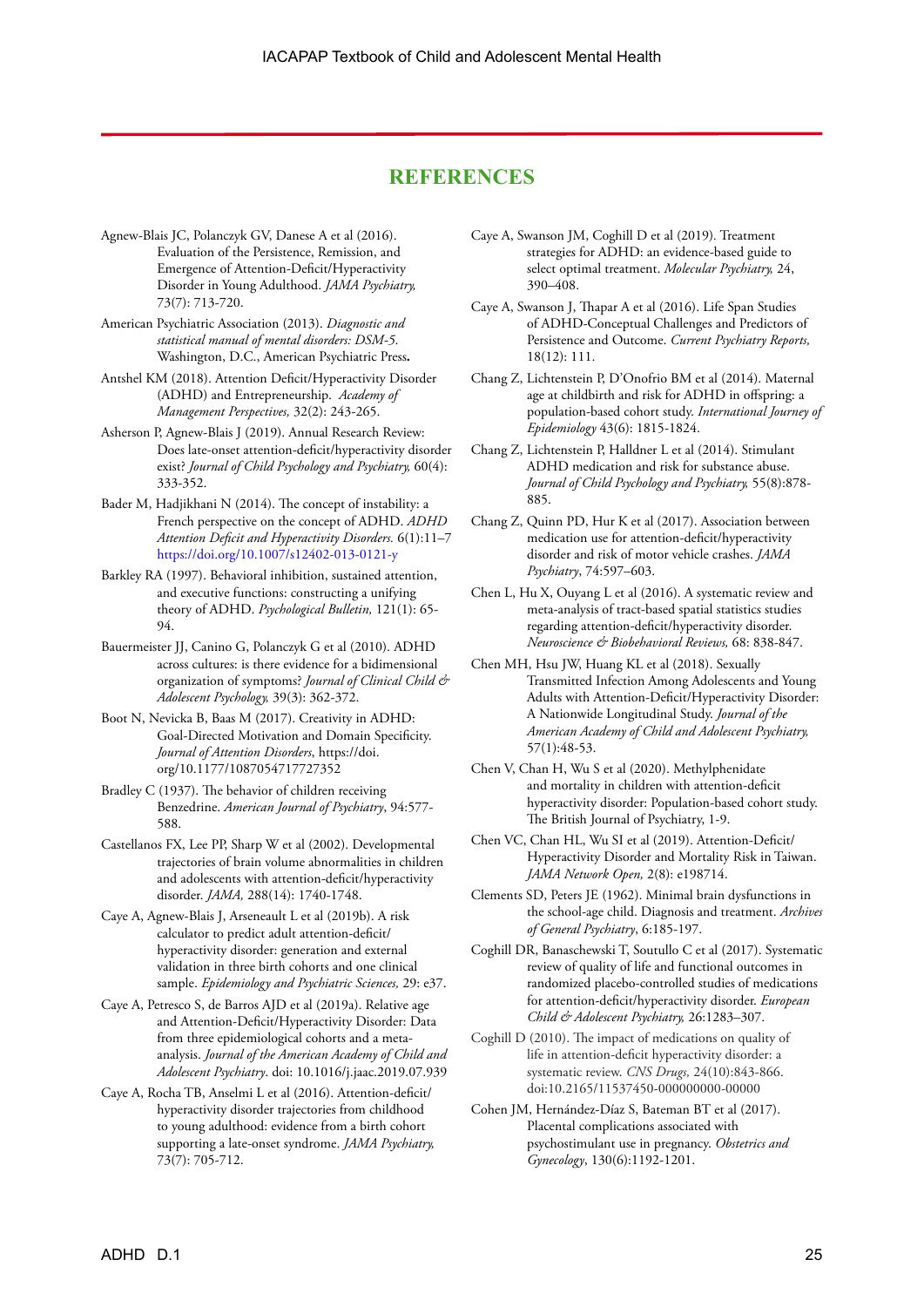- Cooper WO, Habel LA, Sox CM et al (2011). ADHD drugs and serious cardiovascular events in children and young adults. *New England Journal of Medicine*, 365(20):1896–1904.
- Cortese S, Adamo N, Del Giovane C et al (2018). Comparative efficacy and tolerability of medications for attentiondeficit hyperactivity disorder in children, adolescents, and adults: a systematic review and network metaanalysis. *Lancet Psychiatry,* 5(9):727-738.
- Dalsgaard S, Leckman JF, Mortensen PB et al (2015). Effect of drugs on the risk of injuries in children with attention deficit hyperactivity disorder: a prospective cohort study. *Lancet Psychiatry,* 2(8):702-709.
- Demontis D, Walters RK, Martin J et al (2019). Discovery of the first genome-wide significant risk loci for attention deficit/hyperactivity disorder. *Nature Genetics,* 51(1): 63-75.
- Doshi JA, Hodgkins P, Kahle J et al (2012). Economic impact of childhood and adult attention-deficit/hyperactivity disorder in the United States. *Journal of the American Academy of Child & Adolescent Psychiatry,* 51(10): 990- 1002.e1002.
- Du Rietz E, Jangmo A, Kuja-Halkola R et al (2020). Trajectories of healthcare utilization and costs of psychiatric and somatic multimorbidity in adults with childhood ADHD: a prospective register-based study. *Journal of Child Psychology and Psychiatry*. doi:10.1111/ jcpp.13206
- Durston S, Hulshoff Pol HE, Schnack HG et al (2004). Magnetic resonance imaging of boys with attentiondeficit/hyperactivity disorder and their unaffected siblings. *Journal of the American Academy of Child & Adolescent Psychiatry,* 43(3): 332-340.
- Faraone SV, Asherson P, Banaschewski T et al (2015). Attentiondeficit/hyperactivity disorder. *Nature Reviews Disease Primers,* 1: 15020.
- Faraone SV, Biederman J, Mick E (2006). The age-dependent decline of attention deficit hyperactivity disorder: a meta-analysis of follow-up studies. *Psychological Medicine,* 36(2): 159-165.
- Faraone SV, Wilens TE (2007). Effect of stimulant medications for attention-deficit/hyperactivity disorder on later substance use and the potential for stimulant misuse, abuse, and diversion. *The Journal of Clinical Psychiatry*, 68 Suppl 11:15-22.
- Fitzgerald C, Dalsgaard S, Nordentoft M et al (2019). Suicidal behavior among persons with attention-deficit hyperactivity disorder. *The British Journal of Psychiatry*, 1-6.
- Franz AP, Bolat GU, Bolat H et al (2018). Attention-Deficit/ Hyperactivity Disorder and very preterm/very low birth weight: a meta-analysis. *Pediatrics*, 141(1):e20171645
- Frazier TW, Demaree HA, Youngstrom EA (2004). Metaanalysis of intellectual and neuropsychological test performance in attention-deficit/hyperactivity disorder. *Neuropsychology,* 18(3): 543-555.
- Frodl T, Skokauskas N (2012). Meta-analysis of structural MRI studies in children and adults with attention deficit hyperactivity disorder indicates treatment effects. *Acta Psychiatrica Scandinavica,* 125(2): 114-126.
- Ghirardi L, Chen Q, Chang Z et al (2020). Use of medication for attention-deficit/hyperactivity disorder and risk of unintentional injuries in children and adolescents with co-occurring neurodevelopmental disorders. *Journal of Child Psychology and Psychiatry,* 61(2):140-147.
- Greenhill LL, Swanson JM, Hechtman L et al (2019). Trajectories of Growth Associated with Long-Term Stimulant Medication in the Multimodal Treatment Study of Attention-Deficit/Hyperactivity Disorder [published online ahead of print, 2019 Aug 15]. *Journal of the American Academy of Child and Adolescent Psychiatry*, S0890-8567(19)31443-1.
- Hohman LB (1922). Post-encephalitic behavior disorder in children. *Johns Hopkins Hospital Bulletin*, 33:89-97.
- Hoogman M, Muetzel R, Guimaraes JP et al (2019). Brain Imaging of the Cortex in ADHD: A Coordinated Analysis of Large-Scale Clinical and Population-Based Samples. *The American Journal of Psychiatry,* 176(7): 531-542.
- Jonsson U, Alaie I, Lofgren Wilteus A et al (2017). Annual research review: quality of life and childhood mental and behavioral disorders—a critical review of the research. *Journal of Child Psychology and Psychiatry*, 58:439–69.
- Kahn E, Cohen L (1934). Organic drivenness: A brain stem syndrome and experience. *New England Journal of Medicine*, 210:748– 756.
- Kollins S, DeLoss D, Cañadas E, et al (2020). A novel digital intervention for actively reducing severity of paedriatric ADHD (STARS-ADHD): a randomized controlled trial. *The Lancet Digital Health*,2:4, e168 e178
- Kousgaard SJ, Boldsen SK, Mohr-Jensen C et al (2018). The effect of having a child with ADHD or ASD on family separation. *Social Psychiatry and Psychiatric Epidemiology,* 53(12): 1391-1399.
- Larsson H, Sariaslan A, Långström N et al (2014). Family income in early childhood and subsequent attention deficit/hyperactivity disorder: a quasi-experimental study. *Journal of Child Psychology and Psychiatry 55*(5), 428–435. https://doi.org/10.1111/jcpp.12140
- Le HH, Hodgkins P, Postma MJ et al (2014). Economic impact of childhood/adolescent ADHD in a European setting: the Netherlands as a reference case. *European Child & Adolescent Psychiatry,* 23(7): 587-598.
- Liang SH, Yang YH, Kuo TY et al (2018). Suicide risk reduction in youths with attention-deficit/hyperactivity disorder prescribed methylphenidate: A Taiwan nationwide population-based cohort study. *Research in Developmental Disabilities,* 72:96-105.
- Lichtenstein P, Halldner L, Zetterqvist J et al (2012). Medication for attention deficit-hyperactivity disorder and criminality. *New England Journal of Medicine*, 367:2006–14.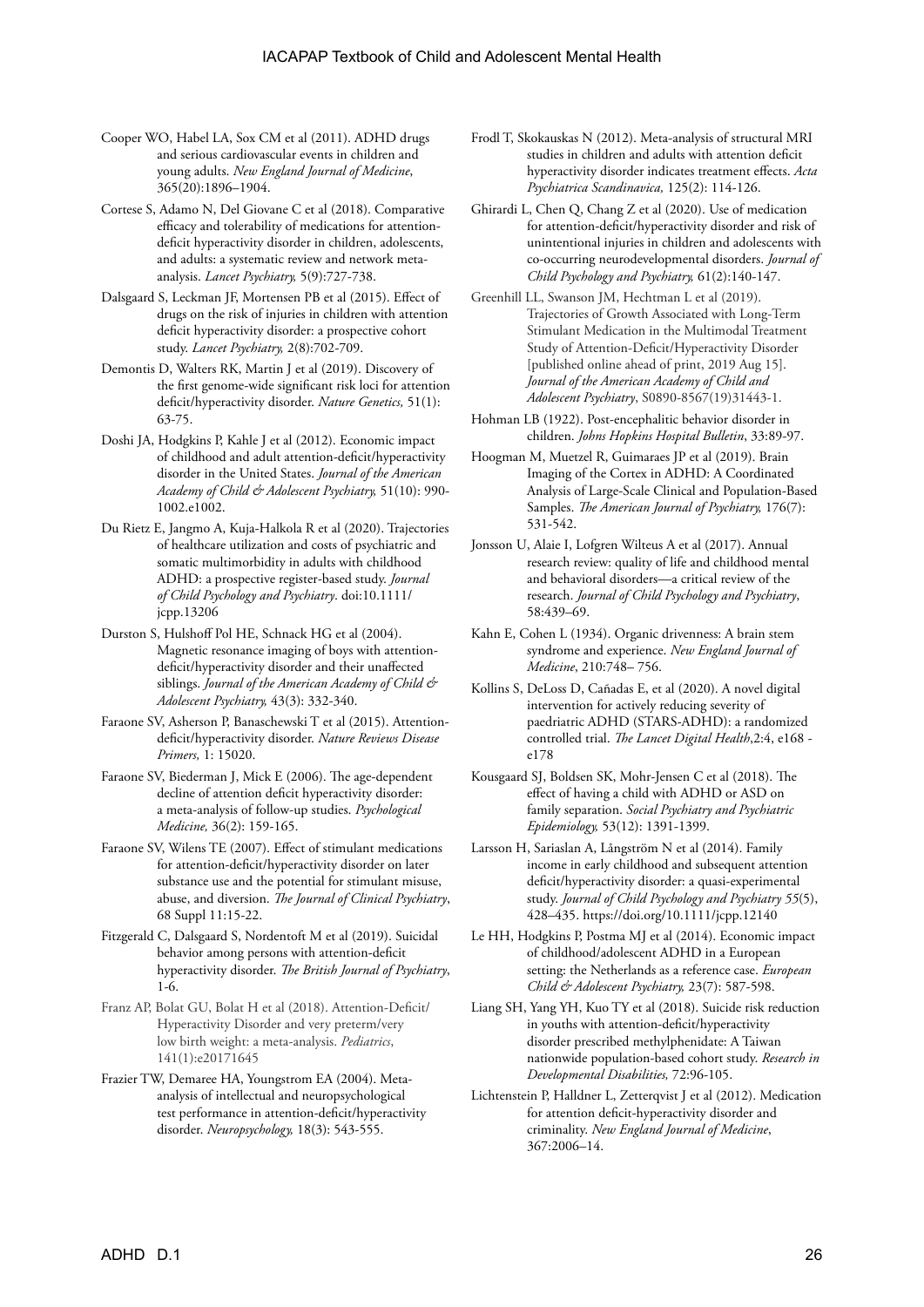- Lu Y, Sjölander A, Cederlöf M et al (2017). Association between medication use and performance on higher education entrance tests in individuals with attention-deficit/ hyperactivity disorder. *JAMA Psychiatry,* 74(8):815- 822.
- Martins S, Tramontina S, Polanczyk G et al (2004). Weekend holidays during methylphenidate use in ADHD children: a randomized clinical trial. *Journal of Child and Adolescent Psychopharmacology*, 14(2):195-206.
- McGough JJ, Sturm A, Cowen J et al (2019). Double-Blind, Sham-Controlled, Pilot Study of Trigeminal Nerve Stimulation for Attention-Deficit/Hyperactivity Disorder. *Journal of the American Academy of Child and Adolescent Psychiatry*, 58(4):403‐411.e3.
- Moffitt TE, Houts R, Asherson P et al (2015). Is Adult ADHD a Childhood-Onset Neurodevelopmental Disorder? Evidence from a Four-Decade Longitudinal Cohort Study. *The American Journal of Psychiatry,* 172(10): 967-977.
- Mohr-Jensen C, Müller Bisgaard C, Boldsen SK et al (2019). Attention-Deficit/Hyperactivity Disorder in Childhood and Adolescence and the Risk of Crime in Young Adulthood in a Danish Nationwide Study. *Journal of the American Academy of Child and Adolescent Psychiatry,* 58(4): 443-452.
- NICE, National Institute for Health and Care Excellence (2018). Attention deficit hyperactivity disorder: diagnosis and management (NICE Guideline 87). Updated September 2019. [https://www.nice.org.uk/](https://www.nice.org.uk/guidance/ng87) [guidance/ng87](https://www.nice.org.uk/guidance/ng87)
- Nörby U, Winbladh B, Källén K (2017). Perinatal Outcomes After Treatment with ADHD Medication During Pregnancy. *Pediatrics*, 140(6):e20170747.
- Palmer E, Finger S (2001). An Early Description of ADHD (Inattentive Subtype): Dr Alexander Crichton and 'Mental Restlessness' (1798). *Child Psychology and Psychiatry Review*, 6(2): 66-73
- Păsărelu CR, Andersson G, Dobrean A. (2020). Attentiondeficit/ hyperactivity disorder mobile apps: A systematic review. *International Journal of Medical Informatics*138:104133. doi:10.1016/j. ijmedinf.2020.104133
- Polanczyk G, Rohde LA (2007). Epidemiology of attentiondeficit/hyperactivity disorder across the lifespan. *Current Opinion in Psychiatry,* 20(4): 386-392.
- Polanczyk GV, Willcutt EG, Salum GA et al (2014). ADHD prevalence estimates across three decades: an updated systematic review and meta-regression analysis. *International Journal of Epidemiology,* 43(2): 434-442.
- Posner J, Polanczyk GV, Sonuga-Barke E (2020). Attentiondeficit hyperactivity disorder. *Lancet,* 395 (10222): 450-462.
- Pringsheim T, Steeves T (2011). Pharmacological treatment for Attention Deficit Hyperactivity Disorder (ADHD) in children with comorbid tic disorders. *Cochrane Database of Systematic Reviews*, (4):CD007990.
- Quinn PD, Chang Z, Hur K et al (2017). ADHD medication and substance-related problems. *The American Journal of Psychiatry*. 2017;174:877–85.
- Rimestad ML, Lambek R, Zacher Christiansen H et al (2019). Short-and long-term effects of parent training for preschool children with or at risk of ADHD: a systematic review and metaanalysis. *Journal of Attention Disorders*, 23: 423–34.
- Rohde LA, J. K. Buitelaar JK, Gerlach M, S. V. Faraone (2019). *The World Federation of ADHD Guide*. Porto Alegre, Artmed.
- Roy A, Hechtman L, Arnold LE et al (2016). Childhood factors affecting persistence and desistence of attention-deficit/hyperactivity disorder symptoms in adulthood: results from the MTA. *Journal of the American Academy of Child & Adolescent Psychiatry,* 55(11): 937- 944.e934.
- Sharkey L, Fritzgerald M (2007). The History of attention deficit hyperactivity disorder. In: Fitzgerald M, Bellgrove M, Gill M (eds.) *Handbook of Attention Deficit Hyperactivity Disorder* (1st ed)*.* West Sussex, England: John Wiley & Sons.
- [Shaw P, Eckstrand K, Sharp W et al \(2007\). Attention](https://www.pnas.org/content/pnas/104/49/19649.full.pdf?gca=0707741104v1&sendit=Get%20All%20Checked%20Abstract%252528s%252529)[deficit/hyperactivity disorder is characterized](https://www.pnas.org/content/pnas/104/49/19649.full.pdf?gca=0707741104v1&sendit=Get%20All%20Checked%20Abstract%252528s%252529)  [by a delay in cortical maturation.](https://www.pnas.org/content/pnas/104/49/19649.full.pdf?gca=0707741104v1&sendit=Get%20All%20Checked%20Abstract%252528s%252529) *Proceedings of [the National Academy of Sciences of the United](https://www.pnas.org/content/pnas/104/49/19649.full.pdf?gca=0707741104v1&sendit=Get%20All%20Checked%20Abstract%252528s%252529)  States of America,* [104\(49\): 19649-19654.](https://www.pnas.org/content/pnas/104/49/19649.full.pdf?gca=0707741104v1&sendit=Get%20All%20Checked%20Abstract%252528s%252529)
- Soares JM, Magalhães R, Moreira PS, et al (2016). A Hitchhiker's Guide to Functional Magnetic Resonance Imaging. *Frontiers of Neuroscience,*  10:515. doi:10.3389/fnins.2016.00515
- Sônego M, Meller M, Massuti R et al (2020). Exploring the association between Attention-Deficit/ Hyperactivity Disorder and Entrepreneurship. *Brazilian Journal of Psychiatry*, in press.
- Sonuga-Barke E, Bitsakou P, Thompson M (2010). Beyond the dual pathway model: evidence for the dissociation of timing, inhibitory, and delay-related impairments in attention-deficit/ hyperactivity disorder. *Journal of the American Academy of Child & Adolescent Psychiatry,* 49(4): 345-355.
- Spencer AE, Faraone SV, Bogucki OE et al (2016). Examining the association between posttraumatic stress disorder and attentiondeficit/hyperactivity disorder: a systematic review and meta-analysis. *Journal of Clinical Psychiatry,* 77(1):72-83. doi:10.4088/ JCP.14r09479
- Sripada CS, Kessler D, Angstadt M (2014). Lag in maturation of the brain's intrinsic functional architecture in attention-deficit/hyperactivity disorder. *Proceedings of the National Academy of Sciences* 111(39): 14259-14264.
- Thapar A, Cooper M (2016). Attention deficit hyperactivity disorder. *Lancet,* 387(10024): 1240-1250.
- Thomas R, Sanders S, Doust J et al (2015). Prevalence of attention-deficit/hyperactivity disorder: a systematic review and meta-analysis. *Pediatrics,* 135(4): e994-1001**.**